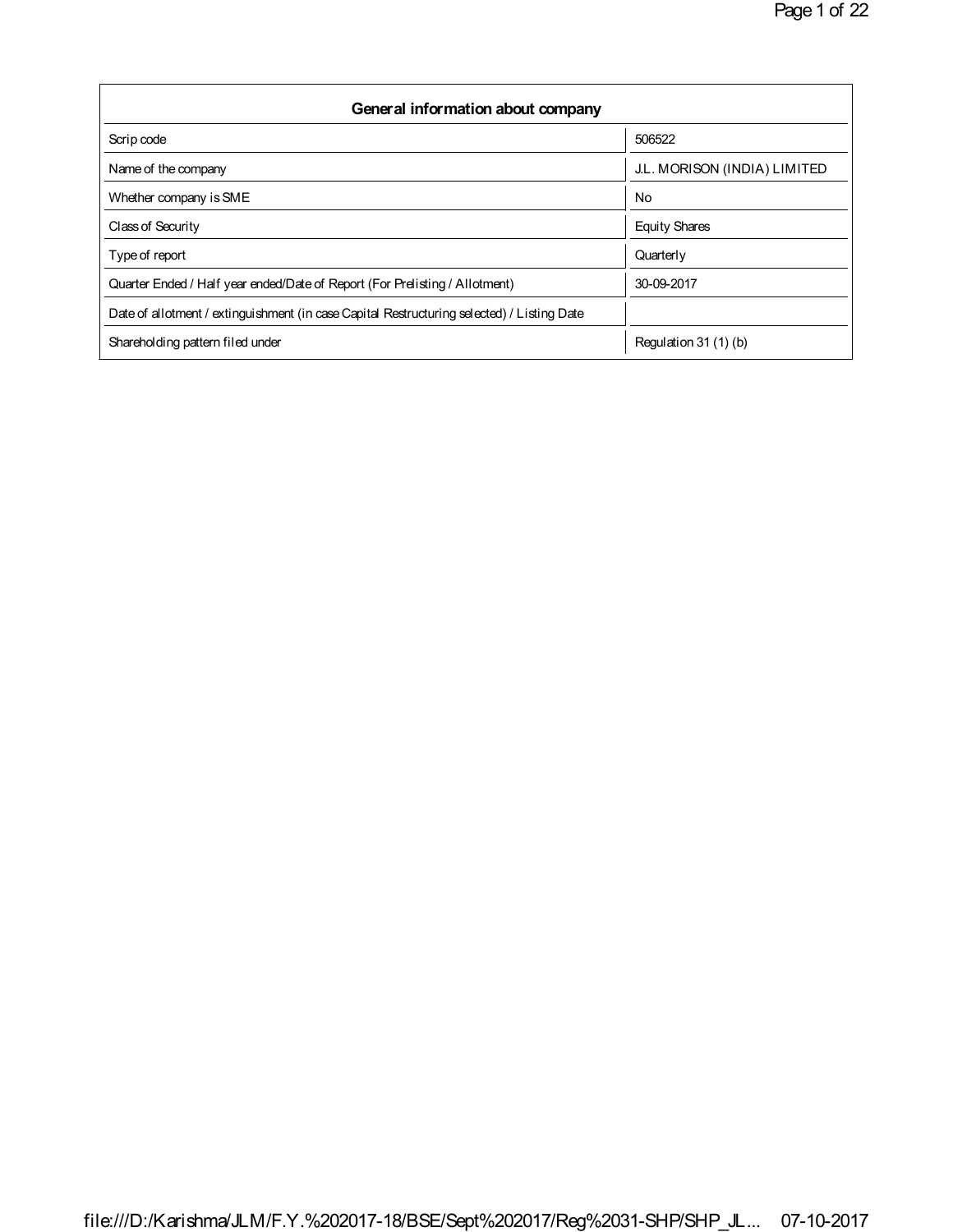| Sr. No. | Particular                                                                             | Yes/No    |
|---------|----------------------------------------------------------------------------------------|-----------|
|         | Whether the Listed Entity has issued any partly paid up shares?                        | No        |
| 2       | Whether the Listed Entity has issued any Convertible Securities?                       | <b>No</b> |
| 3       | Whether the Listed Entity has issued any Warrants?                                     | <b>No</b> |
| 4       | Whether the Listed Entity has any shares against which depository receipts are issued? | No        |
| 5       | Whether the Listed Entity has any shares in locked-in?                                 | <b>No</b> |
| 6       | Whether any shares held by promoters are pledge or otherwise encumbered?               | <b>No</b> |
|         | Whether company has equity shares with differential voting rights?                     | No        |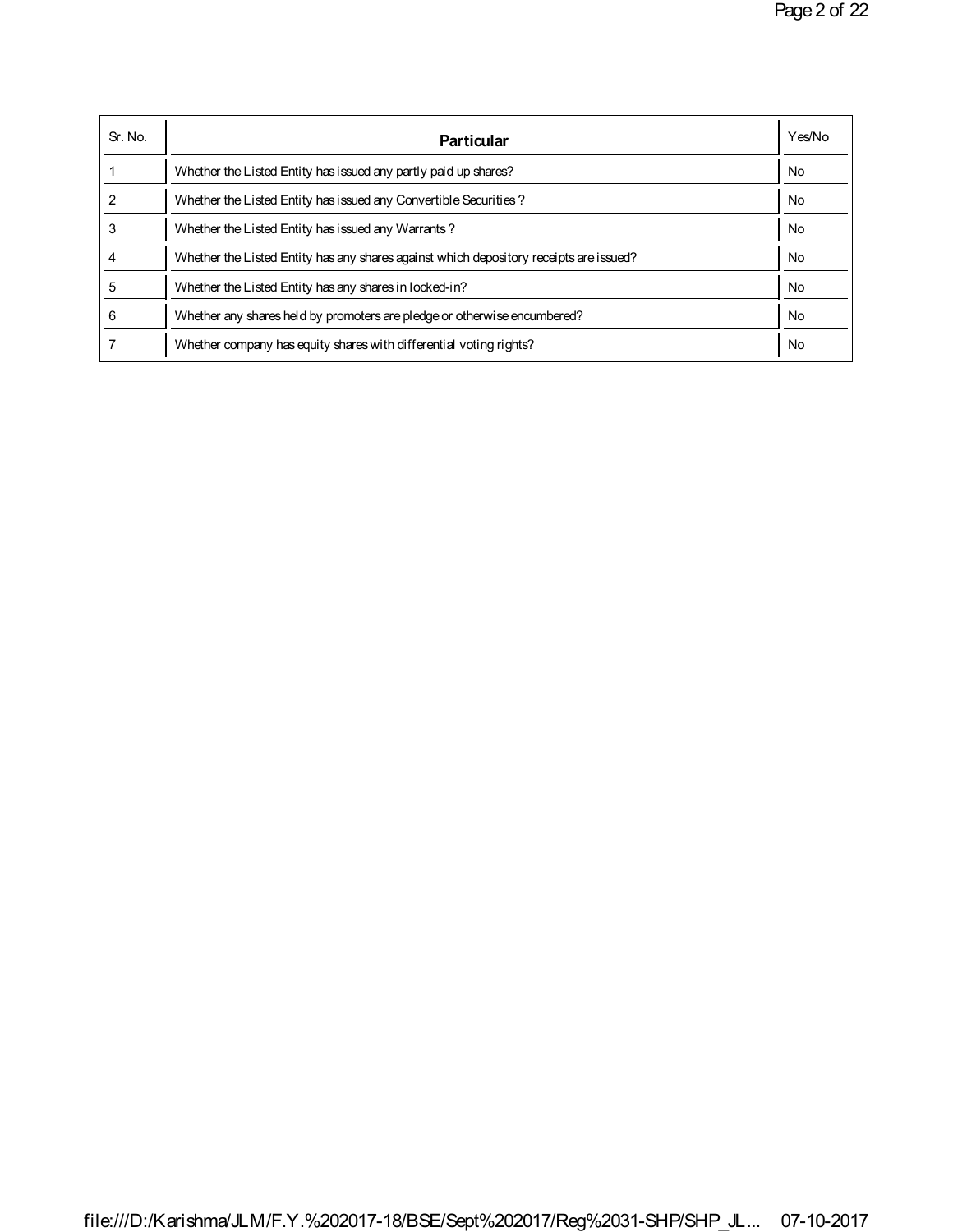|          |                                         |                         |                                                                                                                                                                               |                                    |                                |                                 | Table I - Summary Statement holding of specified securities           |                                                                                                 |  |         |       |
|----------|-----------------------------------------|-------------------------|-------------------------------------------------------------------------------------------------------------------------------------------------------------------------------|------------------------------------|--------------------------------|---------------------------------|-----------------------------------------------------------------------|-------------------------------------------------------------------------------------------------|--|---------|-------|
| Category | Category<br>Ωf                          | Nos. Of<br>shareholders | No. of<br>fully<br>paid up<br>equity                                                                                                                                          | No.<br>Of<br>Partly<br>paid-<br>up | No. Of<br>shares<br>underlying | Total<br>nos.<br>shares<br>held | Shareholding<br>as a % of<br>total no. of<br>shares<br>(calculated as | Number of Voting Rights held in each<br>class of securities $(IX)$<br>No of Voting (XIV) Rights |  |         |       |
| (1)      | shareholder<br>(II)                     | (III)                   | $(VII) =$<br>Depository<br>per SCRR.<br>shares<br>equity<br>$(IV)$ +<br>Receipts<br>held<br>shares<br>(VI)<br>$(V)$ +<br>Asa% of<br>(IV)<br>held<br>(VI)<br>$(A+B+C2)$<br>(V) | 1957) (VIII)                       | Class<br>eq: X                 | Class<br>eg:y                   | Total                                                                 | Total as a<br>$%$ of<br>$(A+B+C)$                                                               |  |         |       |
| (A)      | Promoter<br>&<br>Promoter<br>Group      | 15                      | 1022307                                                                                                                                                                       |                                    |                                | 1022307                         | 74.89                                                                 | 1022307                                                                                         |  | 1022307 | 74.89 |
| (B)      | Public                                  | 3307                    | 342727                                                                                                                                                                        |                                    |                                | 342727                          | 25.11                                                                 | 342727                                                                                          |  | 342727  | 25.11 |
| (C)      | Non<br>Promoter-<br>Non Public          |                         |                                                                                                                                                                               |                                    |                                |                                 |                                                                       |                                                                                                 |  |         |       |
| (C1)     | Shares<br>underlying<br><b>DRs</b>      |                         |                                                                                                                                                                               |                                    |                                |                                 |                                                                       |                                                                                                 |  |         |       |
| (C2)     | Shares held<br>by<br>Employee<br>Trusts |                         |                                                                                                                                                                               |                                    |                                |                                 |                                                                       |                                                                                                 |  |         |       |
|          | Total                                   | 3322                    | 1365034                                                                                                                                                                       |                                    |                                | 1365034                         | 100                                                                   | 1365034                                                                                         |  | 1365034 | 100   |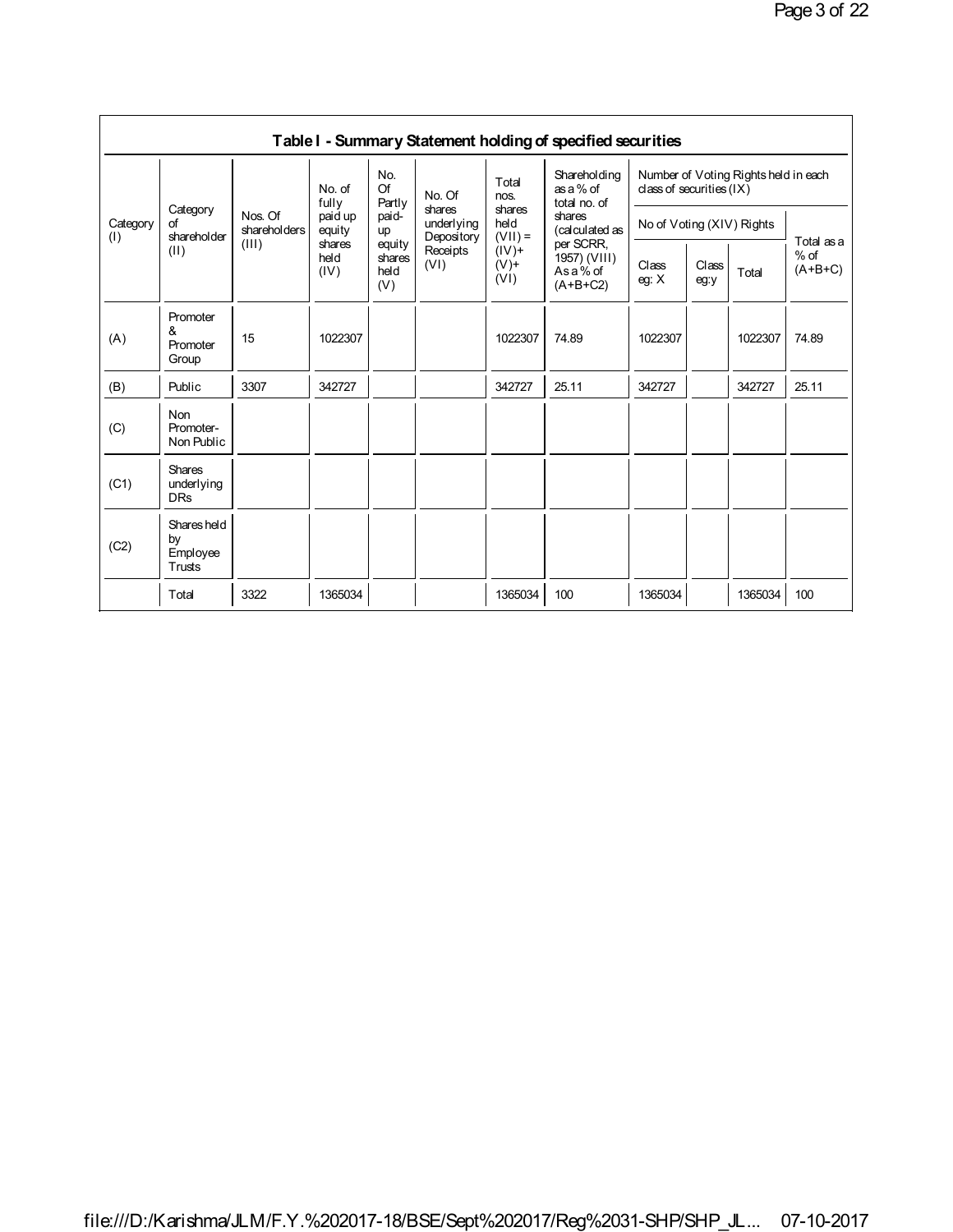|                 | Table I - Summary Statement holding of specified securities |                                                                                   |                                                                                |                                                                                                                    |                                                                                                 |                                          |                                                 |                                                                               |                                                        |                                      |  |  |
|-----------------|-------------------------------------------------------------|-----------------------------------------------------------------------------------|--------------------------------------------------------------------------------|--------------------------------------------------------------------------------------------------------------------|-------------------------------------------------------------------------------------------------|------------------------------------------|-------------------------------------------------|-------------------------------------------------------------------------------|--------------------------------------------------------|--------------------------------------|--|--|
| Category<br>(1) | Category<br>of<br>shareholder<br>(II)                       | No. Of<br>Shares<br>Underlying<br>Outstanding<br>convertible<br>securities<br>(X) | No. of<br>Shares<br>Underlying<br>Outstanding<br>Warrants<br>(X <sub>i</sub> ) | No. Of<br>Shares<br>Underlying<br>Outstanding<br>convertible<br>securities<br>and No. Of<br>Warrants<br>$(Xi)$ (a) | Shareholding,<br>$as a \%$<br>assuming full<br>conversion of<br>convertible<br>securities (as a | Number of<br>Locked in<br>shares $(XII)$ |                                                 | Number of<br><b>Shares</b><br>pledged or<br>otherwise<br>encumbered<br>(XIII) |                                                        | Number of<br>equity shares<br>heldin |  |  |
|                 |                                                             |                                                                                   |                                                                                |                                                                                                                    | percentage of<br>diluted share<br>capital) $(XI)$ =<br>$(VII)+(X) Asa$<br>$%$ of<br>$(A+B+C2)$  | No.<br>(a)                               | Asa<br>$%$ of<br>total<br>Shares<br>held<br>(b) | No.<br>(a)                                                                    | Asa<br>$%$ of<br>total<br><b>Shares</b><br>held<br>(b) | dematerialized<br>form (XIV)         |  |  |
| (A)             | Promoter<br>&<br>Promoter<br>Group                          |                                                                                   |                                                                                |                                                                                                                    | 74.89                                                                                           |                                          |                                                 |                                                                               |                                                        | 1022307                              |  |  |
| (B)             | Public                                                      |                                                                                   |                                                                                |                                                                                                                    | 25.11                                                                                           |                                          |                                                 |                                                                               |                                                        | 293812                               |  |  |
| (C)             | <b>Non</b><br>Promoter-<br>Non Public                       |                                                                                   |                                                                                |                                                                                                                    |                                                                                                 |                                          |                                                 |                                                                               |                                                        |                                      |  |  |
| (C1)            | <b>Shares</b><br>underlying<br><b>DRs</b>                   |                                                                                   |                                                                                |                                                                                                                    |                                                                                                 |                                          |                                                 |                                                                               |                                                        |                                      |  |  |
| (C2)            | Shares held<br>by<br>Employee<br>Trusts                     |                                                                                   |                                                                                |                                                                                                                    |                                                                                                 |                                          |                                                 |                                                                               |                                                        |                                      |  |  |
|                 | Total                                                       |                                                                                   |                                                                                |                                                                                                                    | 100                                                                                             |                                          |                                                 |                                                                               |                                                        | 1316119                              |  |  |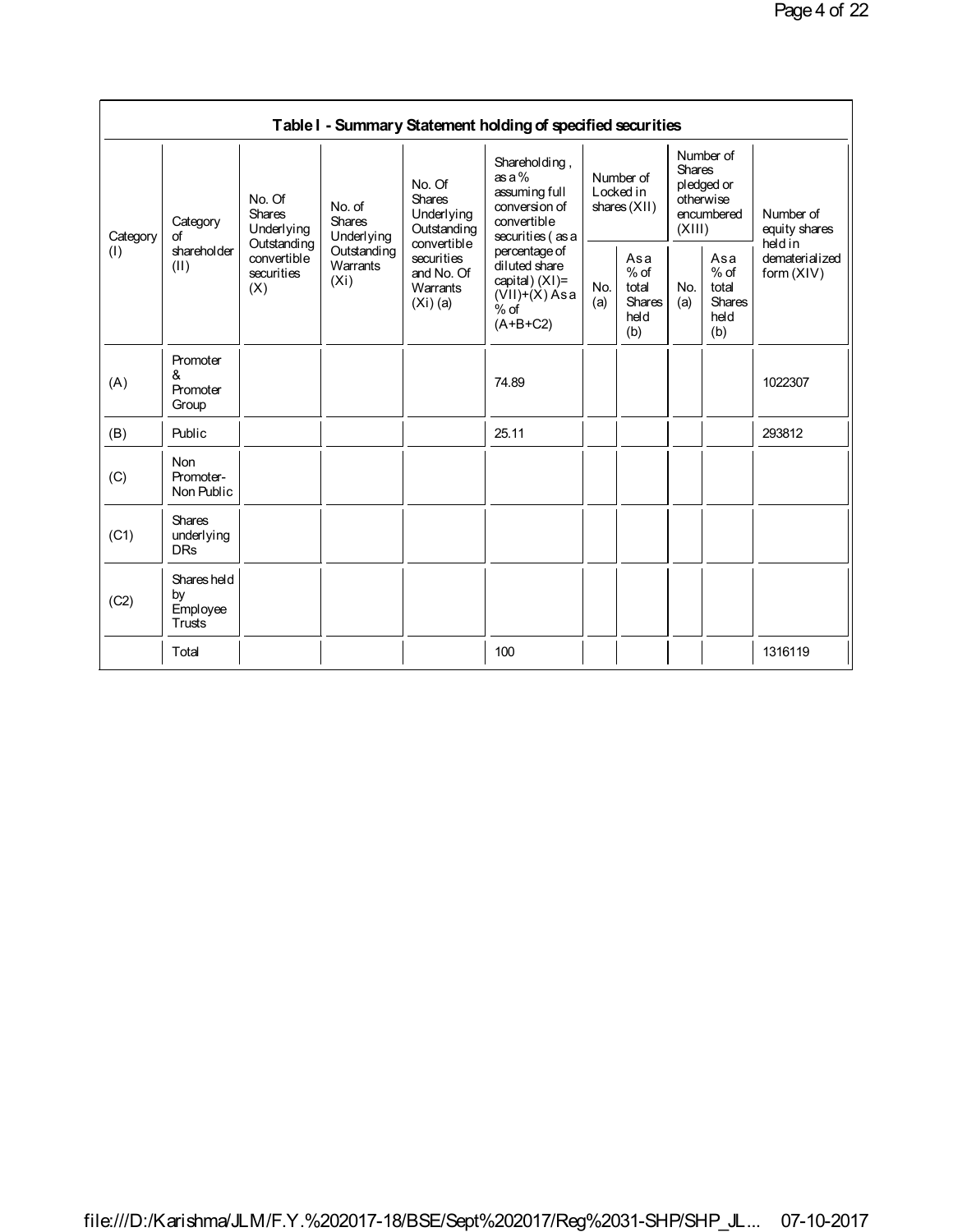|                                                                                                  |                                                                                                                   | Nos. Of<br>shareholders<br>Shareholders (I)<br>(III) | No. of<br>fully<br>paid up<br>equity | No.<br>Of<br>Partly             | No. Of<br>shares         | Total<br>nos.<br>shares     | Shareholding<br>as a % of<br>total no. of<br>shares | each class of securities (IX) |               | Number of Voting Rightsheld in |                                 |
|--------------------------------------------------------------------------------------------------|-------------------------------------------------------------------------------------------------------------------|------------------------------------------------------|--------------------------------------|---------------------------------|--------------------------|-----------------------------|-----------------------------------------------------|-------------------------------|---------------|--------------------------------|---------------------------------|
| Sr.                                                                                              | Category &<br>Name of the                                                                                         |                                                      |                                      | paid-<br>up                     | underlying<br>Depository | held<br>$(VII) =$           | (calculated<br>as per                               | No of Voting (XIV) Rights     |               | Total<br>as a $%$              |                                 |
|                                                                                                  |                                                                                                                   |                                                      | shares<br>held<br>(IV)               | equity<br>shares<br>held<br>(V) | Receipts<br>(VI)         | $(IV)$ +<br>$(V)$ +<br>(VI) | SCRR,<br>1957) (VIII)<br>As a % of<br>$(A+B+C2)$    | Classeg:<br>X                 | Class<br>eg:y | Total                          | of<br>Total<br>Voting<br>rights |
| A                                                                                                | Table II - Statement showing shareholding pattern of the Promoter and Promoter Group                              |                                                      |                                      |                                 |                          |                             |                                                     |                               |               |                                |                                 |
| (1)                                                                                              | Indian                                                                                                            |                                                      |                                      |                                 |                          |                             |                                                     |                               |               |                                |                                 |
| (a)                                                                                              | Individuals/Hindu<br>undivided Family                                                                             | $\overline{2}$                                       | 385                                  |                                 |                          | 385                         | 0.03                                                | 385                           |               | 385                            | 0.03                            |
| (d)                                                                                              | Any Other<br>(specify)                                                                                            | 13                                                   | 1021922                              |                                 |                          | 1021922                     | 74.86                                               | 1021922                       |               | 1021922                        | 74.86                           |
| Sub-Total<br>(A)(1)                                                                              |                                                                                                                   | 15                                                   | 1022307                              |                                 |                          | 1022307                     | 74.89                                               | 1022307                       |               | 1022307                        | 74.89                           |
| (2)                                                                                              | Foreign                                                                                                           |                                                      |                                      |                                 |                          |                             |                                                     |                               |               |                                |                                 |
| Total<br>Sharehol ding<br>of Promoter<br>and<br>Promoter<br>Group $(A)$ =<br>$(A)(1)+(A)$<br>(2) |                                                                                                                   | 15                                                   | 1022307                              |                                 |                          | 1022307                     | 74.89                                               | 1022307                       |               | 1022307                        | 74.89                           |
| B                                                                                                | Table III - Statement showing shareholding pattern of the Public shareholder                                      |                                                      |                                      |                                 |                          |                             |                                                     |                               |               |                                |                                 |
| (1)                                                                                              | Institutions                                                                                                      |                                                      |                                      |                                 |                          |                             |                                                     |                               |               |                                |                                 |
| (f)                                                                                              | Financial<br>Institutions/<br><b>Banks</b>                                                                        | 1                                                    | 70                                   |                                 |                          | 70                          | 0.01                                                | 70                            |               | 70                             | 0.01                            |
| Sub-Total<br>(B)(1)                                                                              |                                                                                                                   | 1                                                    | 70                                   |                                 |                          | 70                          | 0.01                                                | 70                            |               | 70                             | 0.01                            |
| (3)                                                                                              | Non-institutions                                                                                                  |                                                      |                                      |                                 |                          |                             |                                                     |                               |               |                                |                                 |
| (a(i))                                                                                           | Individuals-<br>i.Individual<br>shareholders<br>holding nominal<br>share capital up<br>to Rs. 2 lakhs.            | 3219                                                 | 191808                               |                                 |                          | 191808                      | 14.05                                               | 191808                        |               | 191808                         | 14.05                           |
| (a(ii))                                                                                          | Individuals-ii.<br>Individual<br>shareholders<br>holding nominal<br>share capital in<br>excess of Rs. 2<br>lakhs. | 1                                                    | 27200                                |                                 |                          | 27200                       | 1.99                                                | 27200                         |               | 27200                          | 1.99                            |
| (e)                                                                                              | Any Other<br>(specify)                                                                                            | 86                                                   | 123649                               |                                 |                          | 123649                      | 9.06                                                | 123649                        |               | 123649                         | 9.06                            |
| Sub-Total<br>(B)(3)                                                                              |                                                                                                                   | 3306                                                 | 342657                               |                                 |                          | 342657                      | 25.1                                                | 342657                        |               | 342657                         | 25.1                            |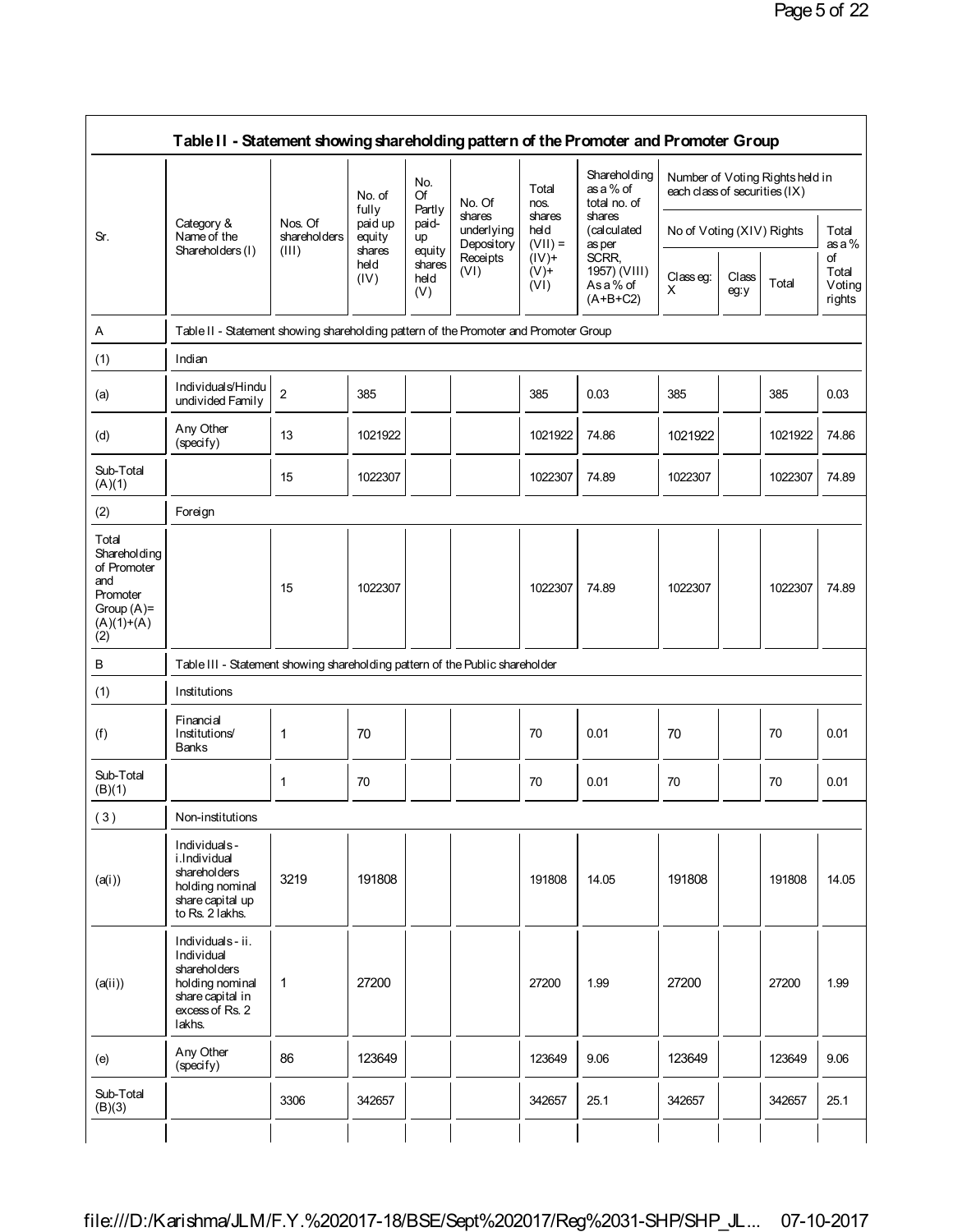| <b>Total Public</b><br>Shareholding<br>$(B)=(B)(1)+$<br>$(B)(2)+(B)$<br>(3) | 3307                                                                                          | 342727  |  |  | 342727  | 25.11 | 342727  |  | 342727  | 25.11 |
|-----------------------------------------------------------------------------|-----------------------------------------------------------------------------------------------|---------|--|--|---------|-------|---------|--|---------|-------|
| С                                                                           | Table IV - Statement showing shareholding pattern of the Non Promoter- Non Public shareholder |         |  |  |         |       |         |  |         |       |
| Total<br>$(A+B+C2)$                                                         | 3322                                                                                          | 1365034 |  |  | 1365034 | 100   | 1365034 |  | 1365034 | 100   |
| Total<br>$(A+B+C)$                                                          | 3322                                                                                          | 1365034 |  |  | 1365034 | 100   | 1365034 |  | 1365034 | 100   |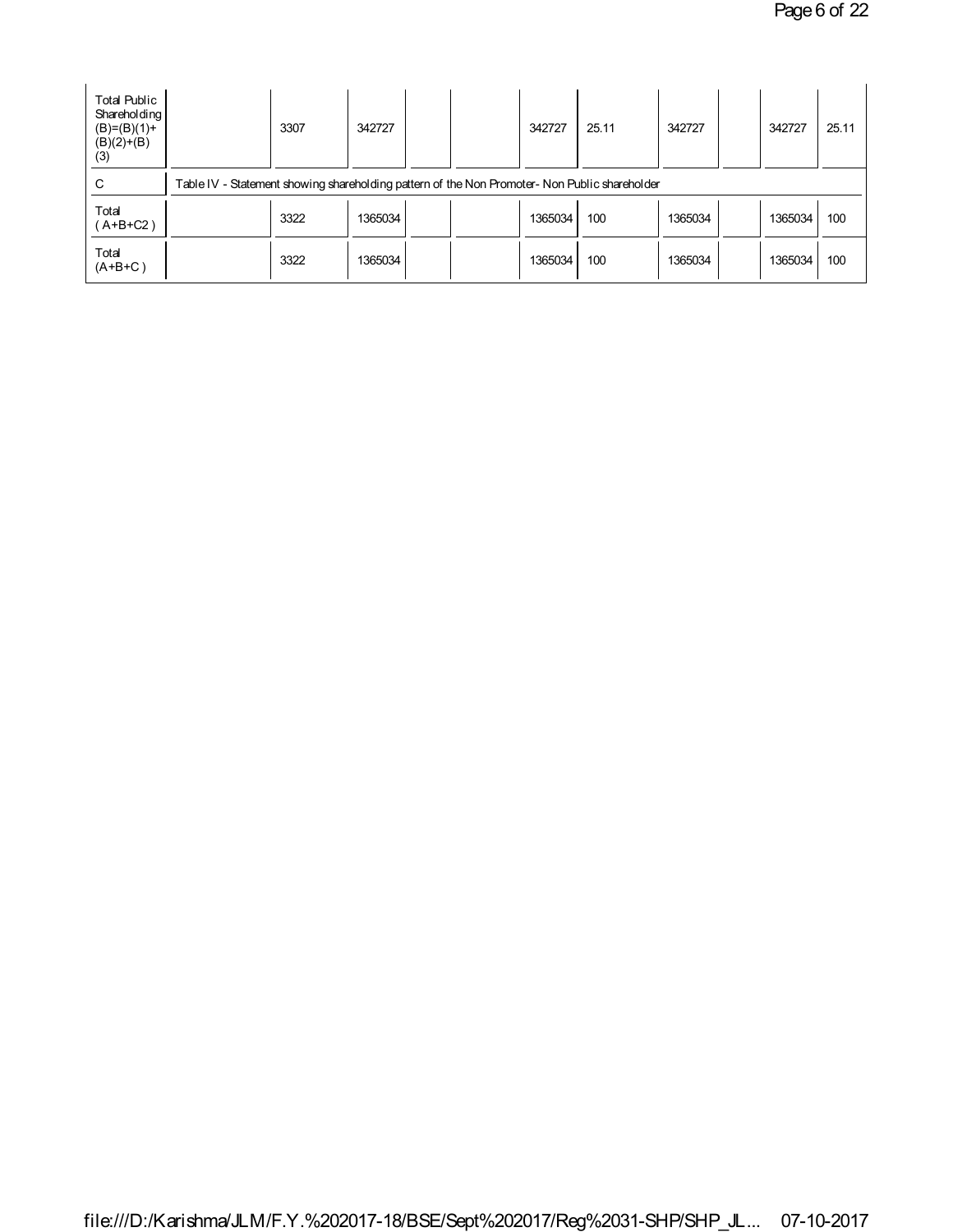|                                                                                          |                                                                                         |            |                                                                             | Table II - Statement showing shareholding pattern of the Promoter and Promoter Group                       |            |                                                  |            |                                                                               |                                      |
|------------------------------------------------------------------------------------------|-----------------------------------------------------------------------------------------|------------|-----------------------------------------------------------------------------|------------------------------------------------------------------------------------------------------------|------------|--------------------------------------------------|------------|-------------------------------------------------------------------------------|--------------------------------------|
| Sr.                                                                                      | No. Of<br>No. of<br>Shares<br><b>Shares</b><br>Underlying<br>Outstanding<br>Outstanding | Underlying | No. Of Shares<br>Underlying<br>Outstanding<br>convertible<br>securities and | Shareholding, as<br>a % assuming full<br>conversion of<br>convertible<br>securities (as a<br>percentage of |            | Number of<br>Locked in<br>shares $(XII)$         |            | Number of<br><b>Shares</b><br>pledged or<br>otherwise<br>encumbered<br>(XIII) | Number of<br>equity shares<br>heldin |
|                                                                                          | convertible<br>Warrants<br>securities(X)<br>(X <sub>i</sub> )                           |            | No. Of<br>Warrants (Xi)<br>(a)                                              | diluted share<br>capital) (XI)=<br>$(VII)+(X)$ Asa%<br>of $(A+B+C2)$                                       | No.<br>(a) | Asa%<br>of total<br><b>Shares</b><br>held<br>(b) | No.<br>(a) | Asa%<br>of total<br><b>Shares</b><br>held<br>(b)                              | dematerialized<br>form (XIV)         |
| Α                                                                                        |                                                                                         |            |                                                                             | Table II - Statement showing shareholding pattern of the Promoter and Promoter Group                       |            |                                                  |            |                                                                               |                                      |
| (1)                                                                                      | Indian                                                                                  |            |                                                                             |                                                                                                            |            |                                                  |            |                                                                               |                                      |
| (a)                                                                                      |                                                                                         |            |                                                                             | 0.03                                                                                                       |            |                                                  |            |                                                                               | 385                                  |
| (d)                                                                                      |                                                                                         |            |                                                                             | 74.86                                                                                                      |            |                                                  |            |                                                                               | 1021922                              |
| Sub-Total (A)<br>(1)                                                                     |                                                                                         |            |                                                                             | 74.89                                                                                                      |            |                                                  |            |                                                                               | 1022307                              |
| (2)                                                                                      | Foreign                                                                                 |            |                                                                             |                                                                                                            |            |                                                  |            |                                                                               |                                      |
| Total<br>Shareholding<br>of Promoter<br>and Promoter<br>Group $(A)$ =<br>$(A)(1)+(A)(2)$ |                                                                                         |            |                                                                             | 74.89                                                                                                      |            |                                                  |            |                                                                               | 1022307                              |
| В                                                                                        |                                                                                         |            |                                                                             | Table III - Statement showing shareholding pattern of the Public shareholder                               |            |                                                  |            |                                                                               |                                      |
| (1)                                                                                      | Institutions                                                                            |            |                                                                             |                                                                                                            |            |                                                  |            |                                                                               |                                      |
| (f)                                                                                      |                                                                                         |            |                                                                             | 0.01                                                                                                       |            |                                                  |            |                                                                               | 0                                    |
| Sub-Total (B)<br>(1)                                                                     |                                                                                         |            |                                                                             | 0.01                                                                                                       |            |                                                  |            |                                                                               | 0                                    |
| (3)                                                                                      | Non-institutions                                                                        |            |                                                                             |                                                                                                            |            |                                                  |            |                                                                               |                                      |
| (a(i))                                                                                   |                                                                                         |            |                                                                             | 14.05                                                                                                      |            |                                                  |            |                                                                               | 143614                               |
| (a(ii))                                                                                  |                                                                                         |            |                                                                             | 1.99                                                                                                       |            |                                                  |            |                                                                               | 27200                                |
| (e)                                                                                      |                                                                                         |            |                                                                             | 9.06                                                                                                       |            |                                                  |            |                                                                               | 122998                               |
| Sub-Total (B)<br>(3)                                                                     |                                                                                         |            |                                                                             | 25.1                                                                                                       |            |                                                  |            |                                                                               | 293812                               |
| <b>Total Public</b><br>Shareholding<br>$(B)=(B)(1)+$<br>$(B)(2)+(B)(3)$                  |                                                                                         |            |                                                                             | 25.11                                                                                                      |            |                                                  |            |                                                                               | 293812                               |
| С                                                                                        |                                                                                         |            |                                                                             | Table IV - Statement showing shareholding pattern of the Non Promoter- Non Public shareholder              |            |                                                  |            |                                                                               |                                      |
| Total<br>$(A+B+C2)$                                                                      |                                                                                         |            |                                                                             | 100                                                                                                        |            |                                                  |            |                                                                               | 1316119                              |
| Total<br>$(A+B+C)$                                                                       |                                                                                         |            |                                                                             | 100                                                                                                        |            |                                                  |            |                                                                               | 1316119                              |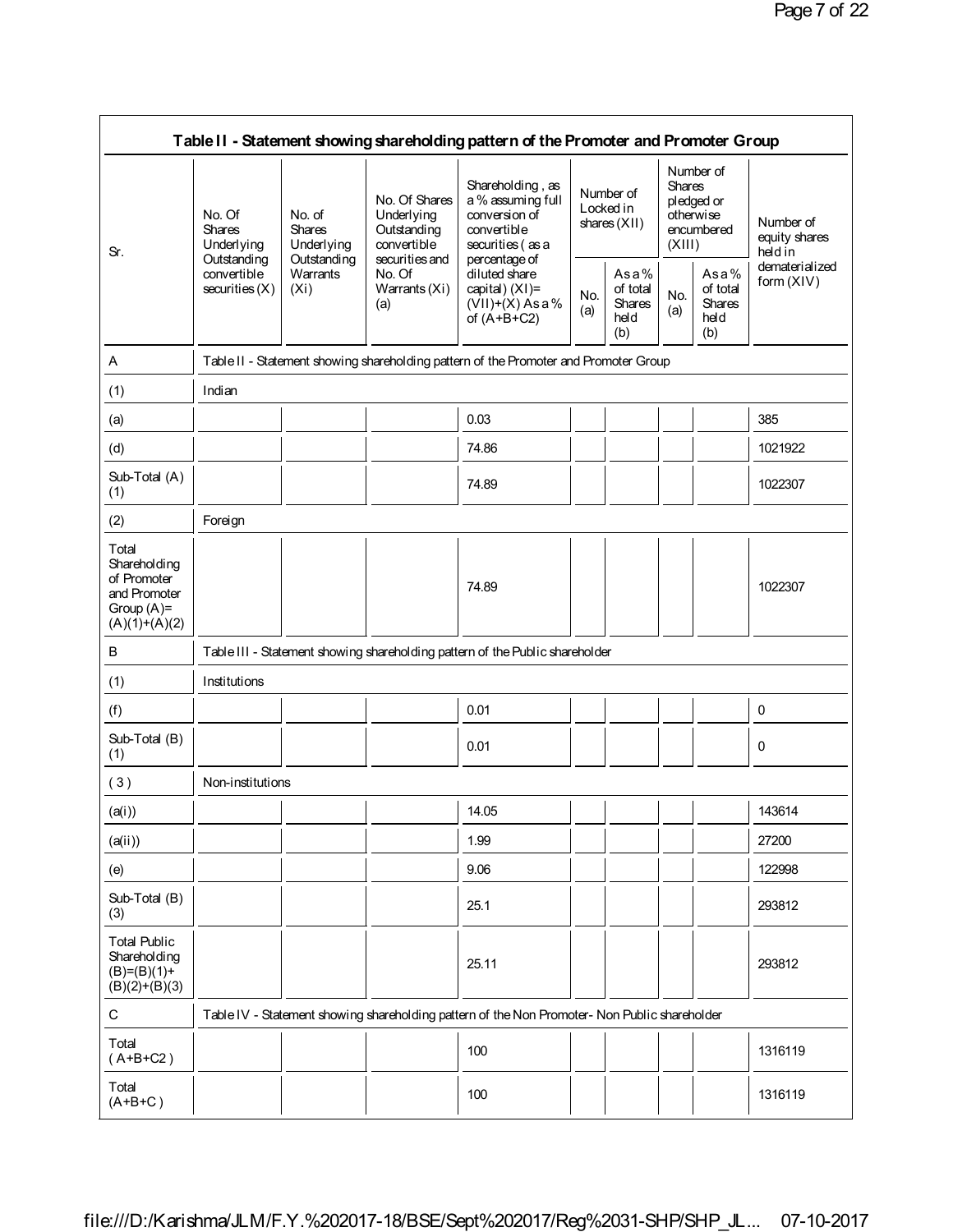|                                                                                                                                                                             |                                                               | Individuals/Hindu undivided Family |                       |
|-----------------------------------------------------------------------------------------------------------------------------------------------------------------------------|---------------------------------------------------------------|------------------------------------|-----------------------|
| Searial No.                                                                                                                                                                 | 1                                                             | $\boldsymbol{2}$                   |                       |
| Name of the<br>Shareholders (I)                                                                                                                                             | Raghu Nandan Mody                                             | Varunn Mody                        | Click here to go back |
| PAN(II)                                                                                                                                                                     | AEXPM8474P                                                    | ADZPM8407B                         | Total                 |
| No. of fully paid<br>up equity shares<br>hed (IV)                                                                                                                           | 250                                                           | 135                                | 385                   |
| No. Of Partly paid-<br>up equity shares<br>held (V)                                                                                                                         |                                                               |                                    |                       |
| No. Of shares<br>underlying<br>Depository<br>Receipts (VI)                                                                                                                  |                                                               |                                    |                       |
| Total nos. shares<br>held $(VII) = (IV) +$<br>$(V)$ + $(VI)$                                                                                                                | 250                                                           | 135                                | 385                   |
| Shareholding as a<br>% of total no. of<br>shares (calculated<br>as per SCRR,<br>1957) (VIII) As a<br>% of $(A+B+C2)$                                                        | 0.02                                                          | 0.01                               | 0.03                  |
|                                                                                                                                                                             | Number of Voting Rights held in each class of securities (IX) |                                    |                       |
| $Class$ eg: $X$                                                                                                                                                             | 250                                                           | 135                                | 385                   |
| Classeg:y                                                                                                                                                                   |                                                               |                                    |                       |
| Total                                                                                                                                                                       | 250                                                           | 135                                | 385                   |
| Total as a % of<br><b>Total Voting rights</b>                                                                                                                               | 0.02                                                          | 0.01                               | 0.03                  |
| No. Of Shares<br>Underlying<br>Outstanding<br>convertible<br>securities (X)                                                                                                 |                                                               |                                    |                       |
| No. of Shares<br>Underlying<br>Outstanding<br>Warrants $(Xi)$                                                                                                               |                                                               |                                    |                       |
| No. Of Shares<br>Underlying<br>Outstanding<br>convertible<br>securities and No.<br>Of Warrants (Xi)<br>(a)                                                                  |                                                               |                                    |                       |
| Shareholding, as a<br>% assuming full<br>conversion of<br>convertible<br>securities (as a<br>percentage of<br>diluted share<br>capital) (XI)= (VII)<br>$+(Xi)(a) As a % of$ | 0.02                                                          | 0.01                               | 0.03                  |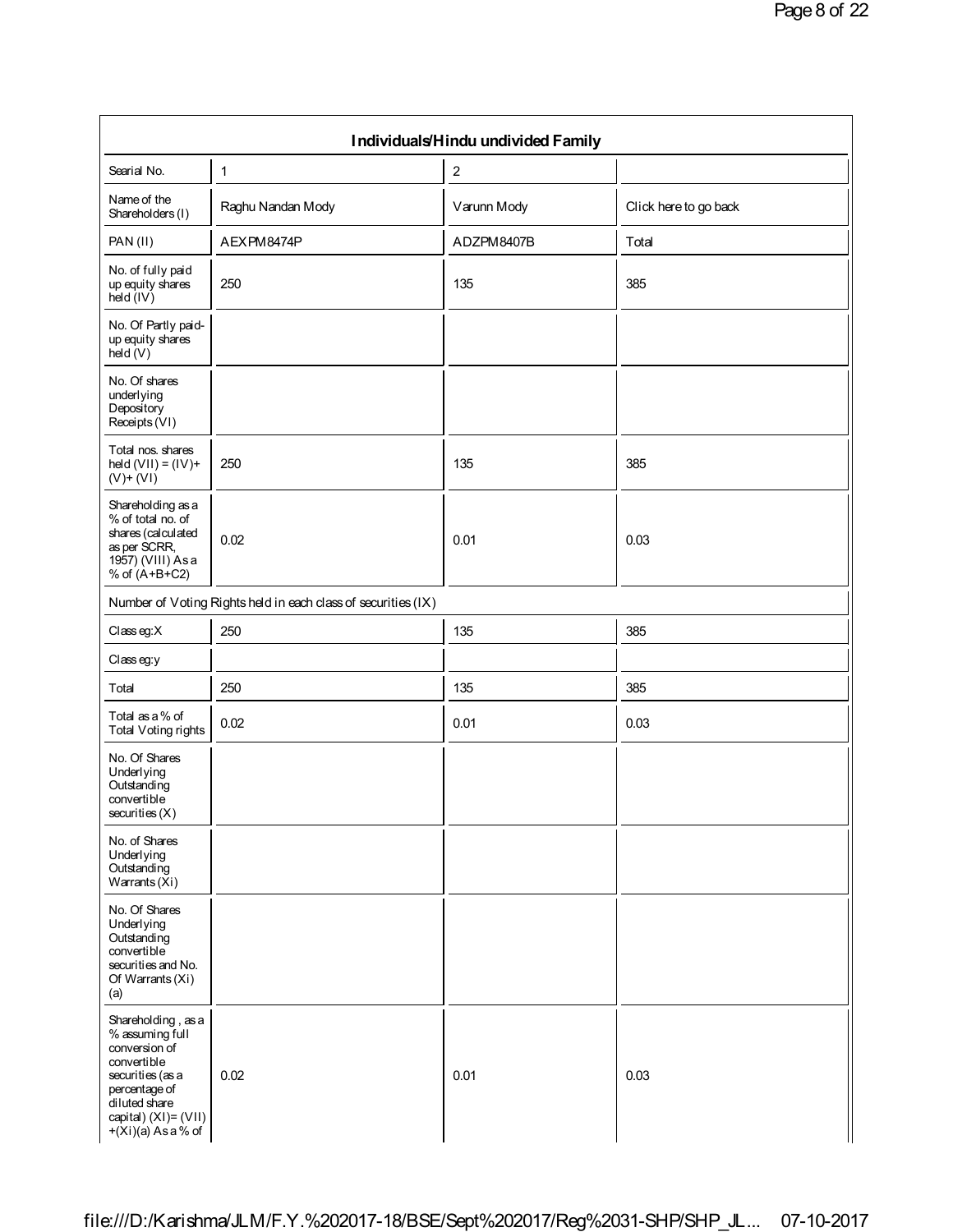| $(A+B+C2)$                                                           |                                                         |     |     |
|----------------------------------------------------------------------|---------------------------------------------------------|-----|-----|
| Number of Locked in shares (XII)                                     |                                                         |     |     |
| No. $(a)$                                                            |                                                         |     |     |
| As a % of total<br>Shares held (b)                                   |                                                         |     |     |
|                                                                      | Number of Shares pledged or otherwise encumbered (XIII) |     |     |
| No. (a)                                                              |                                                         |     |     |
| As a % of total<br>Shares held (b)                                   |                                                         |     |     |
| Number of equity<br>shares held in<br>dematerialized<br>form $(XIV)$ | 250                                                     | 135 | 385 |
| Reason for not providing PAN                                         |                                                         |     |     |
| Reason for not<br>providing PAN                                      |                                                         |     |     |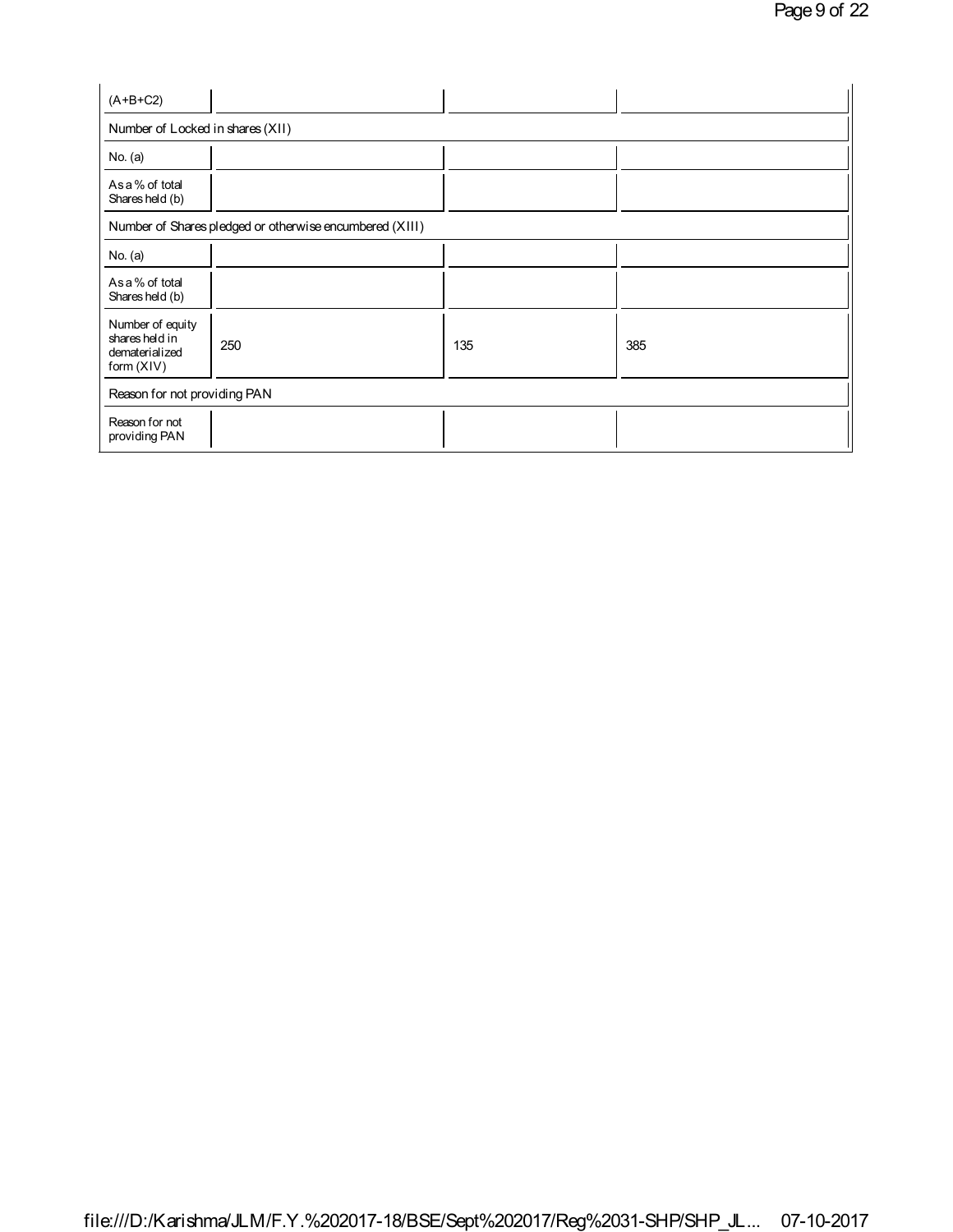|                                                                                                                          |                                                               |                            |                                | Any Other (specify)        |                                     |                                  |                                      |
|--------------------------------------------------------------------------------------------------------------------------|---------------------------------------------------------------|----------------------------|--------------------------------|----------------------------|-------------------------------------|----------------------------------|--------------------------------------|
| Searial No.                                                                                                              | 1                                                             | $\mathbf{2}$               | 3                              | 4                          | 5                                   | 6                                | $\overline{7}$                       |
| Category                                                                                                                 | <b>Bodies</b><br>Corporate                                    | <b>Bodies</b><br>Corporate | <b>Bodies</b><br>Corporate     | <b>Bodies</b><br>Corporate | <b>Bodies</b><br>Corporate          | <b>Bodies</b><br>Corporate       | <b>Bodies</b><br>Corporate           |
| Name of the<br><b>Shareholders</b><br>(1)                                                                                | Hindustan<br>Composites<br>Ltd                                | Rasoi Ltd                  | Looklink<br>Finance<br>Limited | Pallawi<br>Resources Ltd   | Surdas<br>Trading &<br>Mfg. Co. Ltd | Leaders<br>Healthcare<br>Limited | Pallawi<br>Trading &<br>Mfg. Co. Ltd |
| PAN (II)                                                                                                                 | AAACH0973N                                                    | AABCR4050P                 | AABCR1878H                     | AABCP7787P                 | AAECS6576L                          | AAACL4544K                       | AABCP8374Q                           |
| No. of the<br><b>Shareholders</b><br>(1)                                                                                 | 1                                                             | 1                          | 1                              | 1                          | 1                                   | 1                                | 1                                    |
| No. of fully<br>paid up equity<br>shares held<br>(IV)                                                                    | 272800                                                        | 272800                     | 113319                         | 94600                      | 78742                               | 67603                            | 30000                                |
| No. Of Partly<br>paid-up equity<br>shares held<br>(V)                                                                    |                                                               |                            |                                |                            |                                     |                                  |                                      |
| No. Of shares<br>underlying<br>Depository<br>Receipts (VI)                                                               |                                                               |                            |                                |                            |                                     |                                  |                                      |
| Total nos.<br>shares held<br>$(VII) = (IV) +$<br>$(V)$ + $(VI)$                                                          | 272800                                                        | 272800                     | 113319                         | 94600                      | 78742                               | 67603                            | 30000                                |
| Shareholding<br>as a % of total<br>no. of shares<br>(calculated as<br>per SCRR,<br>1957) (VIII)<br>Asa% of<br>$(A+B+C2)$ | 19.98                                                         | 19.98                      | 8.3                            | 6.93                       | 5.77                                | 4.95                             | 2.2                                  |
|                                                                                                                          | Number of Voting Rights held in each class of securities (IX) |                            |                                |                            |                                     |                                  |                                      |
| Classeg: X                                                                                                               | 272800                                                        | 272800                     | 113319                         | 94600                      | 78742                               | 67603                            | 30000                                |
| Class eg:y                                                                                                               |                                                               |                            |                                |                            |                                     |                                  |                                      |
| Total                                                                                                                    | 272800                                                        | 272800                     | 113319                         | 94600                      | 78742                               | 67603                            | 30000                                |
| Total as a %<br>of Total<br>Voting rights                                                                                | 19.98                                                         | 19.98                      | 8.3                            | 6.93                       | 5.77                                | 4.95                             | 2.2                                  |
| No. Of Shares<br>Underlying<br>Outstanding<br>convertible<br>securities(X)                                               |                                                               |                            |                                |                            |                                     |                                  |                                      |
| No. of Shares<br>Underlying<br>Outstanding<br>Warrants $(Xi)$                                                            |                                                               |                            |                                |                            |                                     |                                  |                                      |
| No. Of Shares<br>Underlying                                                                                              |                                                               |                            |                                |                            |                                     |                                  |                                      |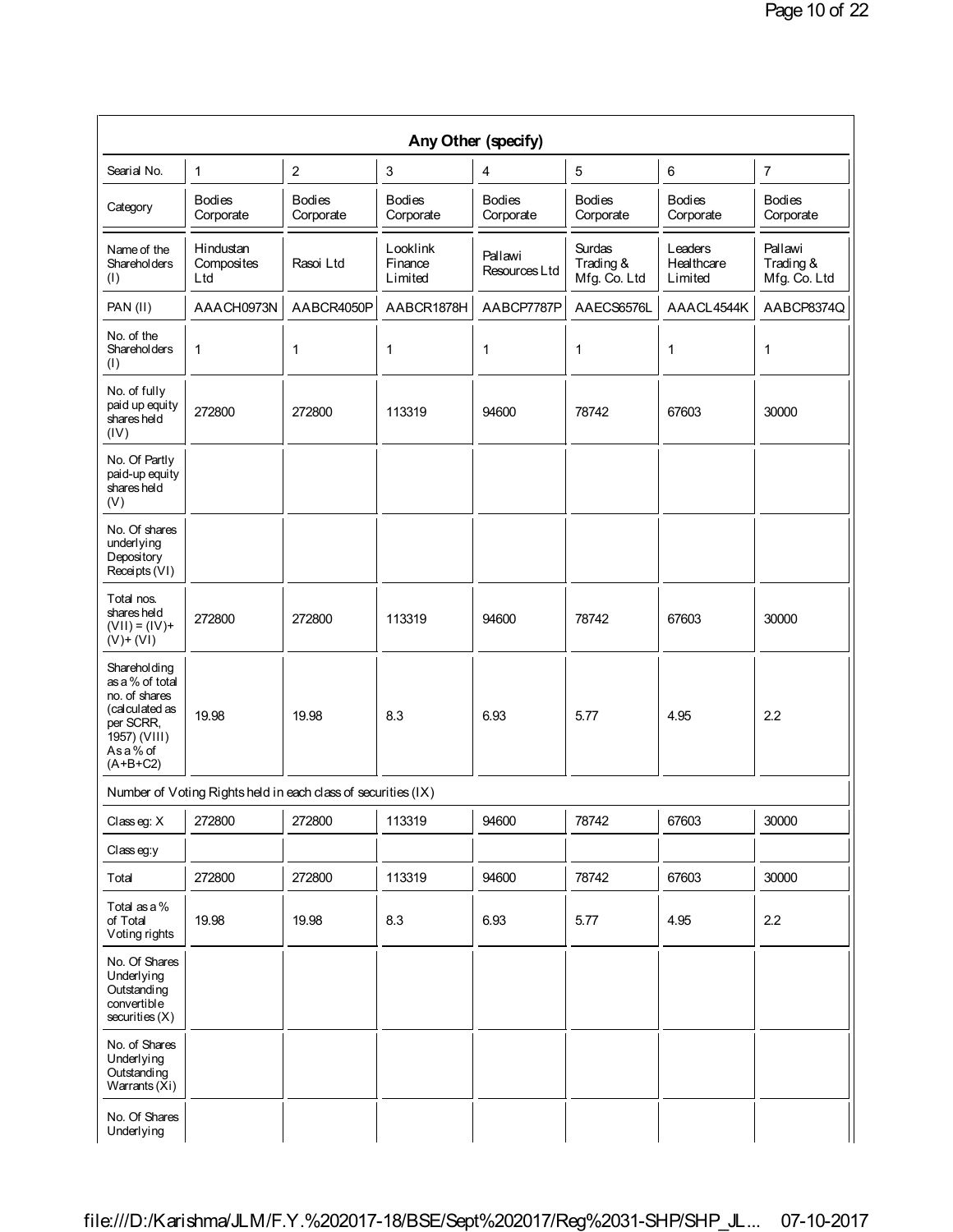| Outstanding<br>convertible<br>securities and<br>No. Of<br>Warrants (Xi)<br>(a)                                                                                                               |                                                         |        |        |       |       |       |       |
|----------------------------------------------------------------------------------------------------------------------------------------------------------------------------------------------|---------------------------------------------------------|--------|--------|-------|-------|-------|-------|
| Shareholding,<br>as a %<br>assuming full<br>conversion of<br>convertible<br>securities (as a<br>percentage of<br>diluted share<br>capital) (XI)=<br>$(VII)+(X)$ As<br>$a\%$ of<br>$(A+B+C2)$ | 19.98                                                   | 19.98  | 8.3    | 6.93  | 5.77  | 4.95  | 2.2   |
|                                                                                                                                                                                              | Number of Locked in shares (XII)                        |        |        |       |       |       |       |
| No. (a)                                                                                                                                                                                      |                                                         |        |        |       |       |       |       |
| Asa% of<br>total Shares<br>held (b)                                                                                                                                                          |                                                         |        |        |       |       |       |       |
|                                                                                                                                                                                              | Number of Shares pledged or otherwise encumbered (XIII) |        |        |       |       |       |       |
| No. (a)                                                                                                                                                                                      |                                                         |        |        |       |       |       |       |
| Asa% of<br>total Shares<br>held (b)                                                                                                                                                          |                                                         |        |        |       |       |       |       |
| Number of<br>equity shares<br>held in<br>dematerialized<br>form (XIV)                                                                                                                        | 272800                                                  | 272800 | 113319 | 94600 | 78742 | 67603 | 30000 |
| Reason for<br>not providing<br><b>PAN</b>                                                                                                                                                    |                                                         |        |        |       |       |       |       |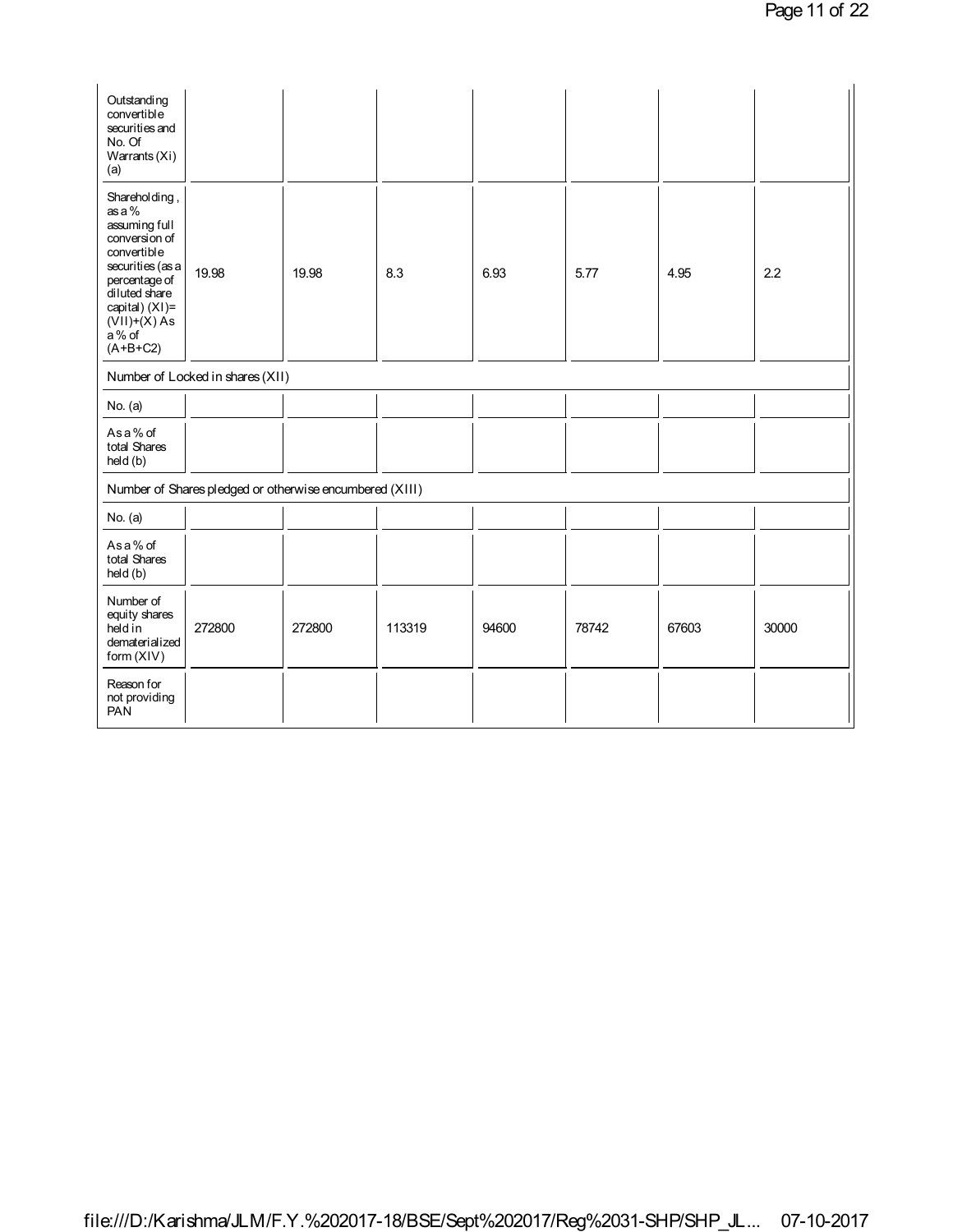|                                                                                                                    |                                                               |                                | Any Other (specify)        |                                                          |                            |                                       |
|--------------------------------------------------------------------------------------------------------------------|---------------------------------------------------------------|--------------------------------|----------------------------|----------------------------------------------------------|----------------------------|---------------------------------------|
| Searial No.                                                                                                        | 8                                                             | 9                              | 10                         | 11                                                       | 12                         | 13                                    |
| Category                                                                                                           | Bodies Corporate                                              | <b>Bodies Corporate</b>        | <b>Bodies</b><br>Corporate | <b>Bodies Corporate</b>                                  | <b>Bodies</b><br>Corporate | <b>Bodies</b><br>Corporate            |
| Name of the<br>Shareholders (I)                                                                                    | Sunlight<br>Marketing<br>Services Pvt Ltd.                    | Axon Trading &<br>Mfg. Co. Ltd | Lotus Udyog<br>Limited     | Goodpoint<br>Advisory Services<br>and Investments<br>Ltd | Noble Trading<br>Co. Ltd   | Silver Trading<br>and Services<br>Ltd |
| PAN(II)                                                                                                            | AAHCS3746D                                                    | AACCA1943M                     | AAACL4652L                 | AABCM9939Q                                               | AACCN3447K                 | AADCS6066J                            |
| No. of the<br>Shareholders (I)                                                                                     | 1                                                             | 1                              | 1                          | 1                                                        | 1                          | 1                                     |
| No. of fully paid<br>up equity shares<br>held (IV)                                                                 | 24566                                                         | 20490                          | 18400                      | 14000                                                    | 8866                       | 5736                                  |
| No. Of Partly paid-<br>up equity shares<br>hed(V)                                                                  |                                                               |                                |                            |                                                          |                            |                                       |
| No. Of shares<br>underlying<br>Depository<br>Receipts (VI)                                                         |                                                               |                                |                            |                                                          |                            |                                       |
| Total nos. shares<br>held $(VII) = (IV) +$<br>$(V)$ + $(VI)$                                                       | 24566                                                         | 20490                          | 18400                      | 14000                                                    | 8866                       | 5736                                  |
| Shareholding as a<br>% of total no. of<br>shares (calculated<br>as per SCRR,<br>1957) (VIII) As a<br>% of (A+B+C2) | 1.8                                                           | 1.5                            | 1.35                       | 1.03                                                     | 0.65                       | 0.42                                  |
|                                                                                                                    | Number of Voting Rights held in each class of securities (IX) |                                |                            |                                                          |                            |                                       |
| Classeg: X                                                                                                         | 24566                                                         | 20490                          | 18400                      | 14000                                                    | 8866                       | 5736                                  |
| Classeg:y                                                                                                          |                                                               |                                |                            |                                                          |                            |                                       |
| Total                                                                                                              | 24566                                                         | 20490                          | 18400                      | 14000                                                    | 8866                       | 5736                                  |
| Total as a % of<br><b>Total Voting rights</b>                                                                      | 1.8                                                           | 1.5                            | 1.35                       | 1.03                                                     | 0.65                       | 0.42                                  |
| No. Of Shares<br>Underlying<br>Outstanding<br>convertible<br>securities(X)                                         |                                                               |                                |                            |                                                          |                            |                                       |
| No. of Shares<br>Underlying<br>Outstanding<br>Warrants (Xi)                                                        |                                                               |                                |                            |                                                          |                            |                                       |
| No. Of Shares<br>Underlying<br>Outstanding<br>convertible<br>securities and No.<br>Of Warrants (Xi)<br>(a)         |                                                               |                                |                            |                                                          |                            |                                       |
|                                                                                                                    |                                                               |                                |                            |                                                          |                            |                                       |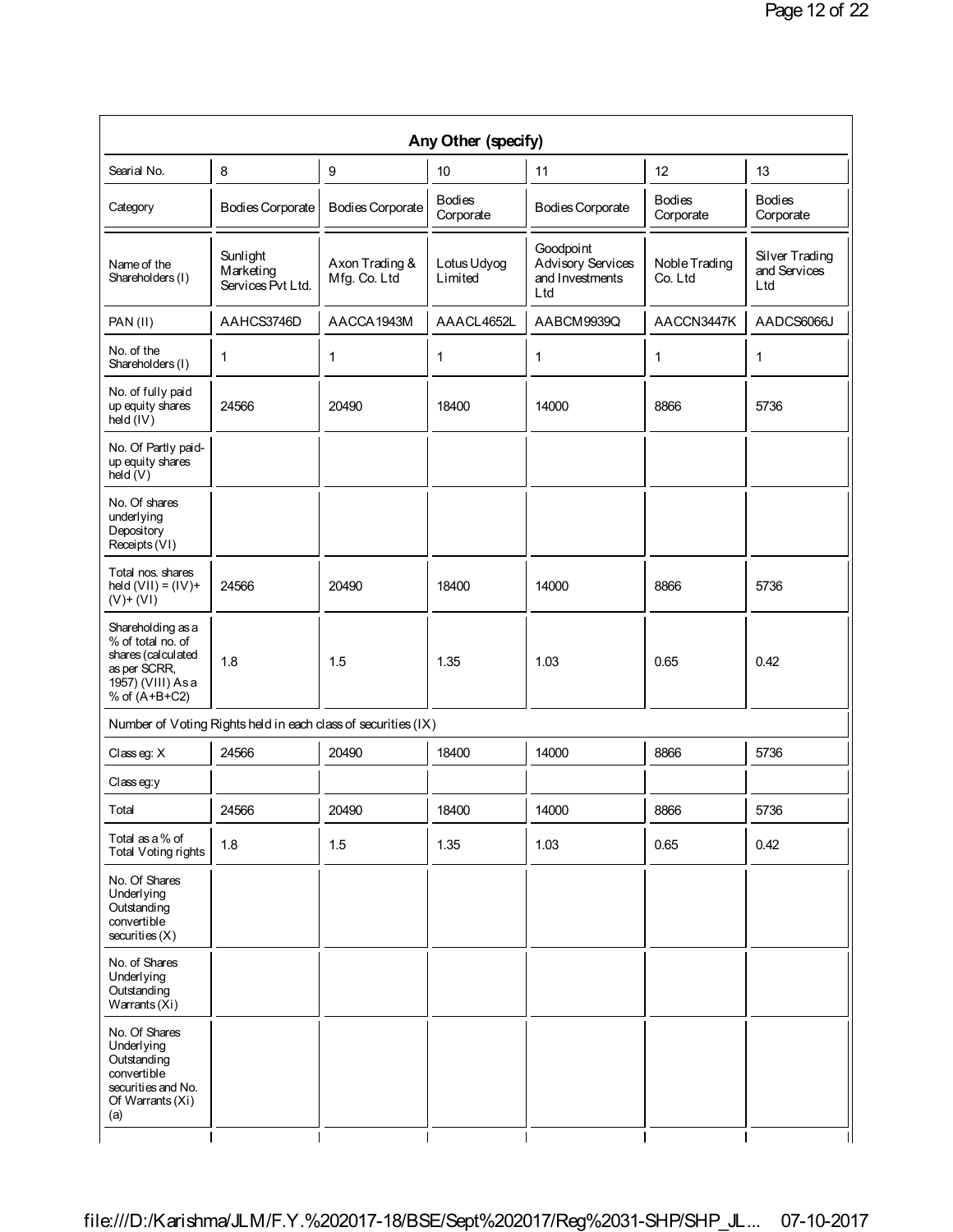| Shareholding, as a<br>% assuming full<br>conversion of<br>convertible<br>securities (as a<br>percentage of<br>diluted share<br>capital) $(XI) = (VII)$<br>$+(X)$ As a % of<br>$(A+B+C2)$ | 1.8                                                     | 1.5   | 1.35  | 1.03  | 0.65 | 0.42 |
|------------------------------------------------------------------------------------------------------------------------------------------------------------------------------------------|---------------------------------------------------------|-------|-------|-------|------|------|
| Number of Locked in shares (XII)                                                                                                                                                         |                                                         |       |       |       |      |      |
| No. $(a)$                                                                                                                                                                                |                                                         |       |       |       |      |      |
| As a % of total<br>Shares held (b)                                                                                                                                                       |                                                         |       |       |       |      |      |
|                                                                                                                                                                                          | Number of Shares pledged or otherwise encumbered (XIII) |       |       |       |      |      |
| No. (a)                                                                                                                                                                                  |                                                         |       |       |       |      |      |
| As a % of total<br>Shares held (b)                                                                                                                                                       |                                                         |       |       |       |      |      |
| Number of equity<br>shares held in<br>dematerialized<br>form $(XIV)$                                                                                                                     | 24566                                                   | 20490 | 18400 | 14000 | 8866 | 5736 |
| Reason for not<br>providing PAN                                                                                                                                                          |                                                         |       |       |       |      |      |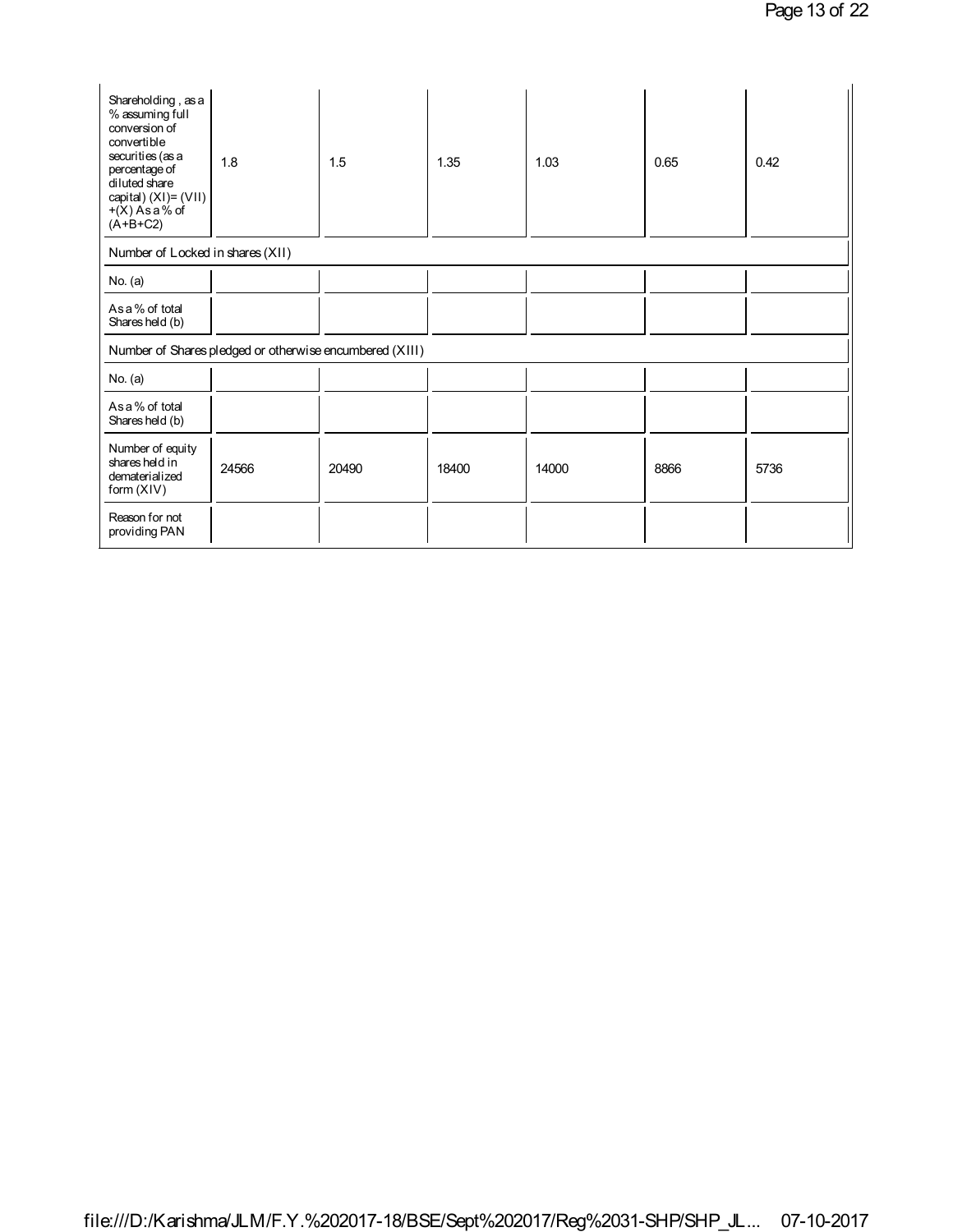| Any Other (specify)                                                                                                |                       |  |  |  |
|--------------------------------------------------------------------------------------------------------------------|-----------------------|--|--|--|
| Searial No.                                                                                                        |                       |  |  |  |
| Category                                                                                                           | Click here to go back |  |  |  |
| Name of the<br>Shareholders (I)                                                                                    |                       |  |  |  |
| PAN(II)                                                                                                            | Total                 |  |  |  |
| No. of the<br>Shareholders (I)                                                                                     | 13                    |  |  |  |
| No. of fully paid<br>up equity shares<br>hed (IV)                                                                  | 1021922               |  |  |  |
| No. Of Partly paid-<br>up equity shares<br>hed(V)                                                                  |                       |  |  |  |
| No. Of shares<br>underlying<br>Depository<br>Receipts (VI)                                                         |                       |  |  |  |
| Total nos. shares<br>held $(VII) = (IV) +$<br>$(V) + (VI)$                                                         | 1021922               |  |  |  |
| Shareholding as a<br>% of total no. of<br>shares (calculated<br>as per SCRR,<br>1957) (VIII) As a<br>% of (A+B+C2) | 74.86                 |  |  |  |
| Number of Voting Rights held in each class of securities (IX)                                                      |                       |  |  |  |
| Classeg: X                                                                                                         | 1021922               |  |  |  |
| Class eg:y                                                                                                         |                       |  |  |  |
| Total                                                                                                              | 1021922               |  |  |  |
| Total as a % of<br>Total Voting rights                                                                             | 74.86                 |  |  |  |
| No. Of Shares<br>Underlying<br>Outstanding<br>convertible<br>securities(X)                                         |                       |  |  |  |
| No. of Shares<br>Underlying<br>Outstanding<br>Warrants (Xi)                                                        |                       |  |  |  |
| No. Of Shares<br>Underlying<br>Outstanding<br>convertible<br>securities and No.<br>Of Warrants (Xi)<br>(a)         |                       |  |  |  |
| Shareholding, as a<br>% assuming full<br>conversion of                                                             |                       |  |  |  |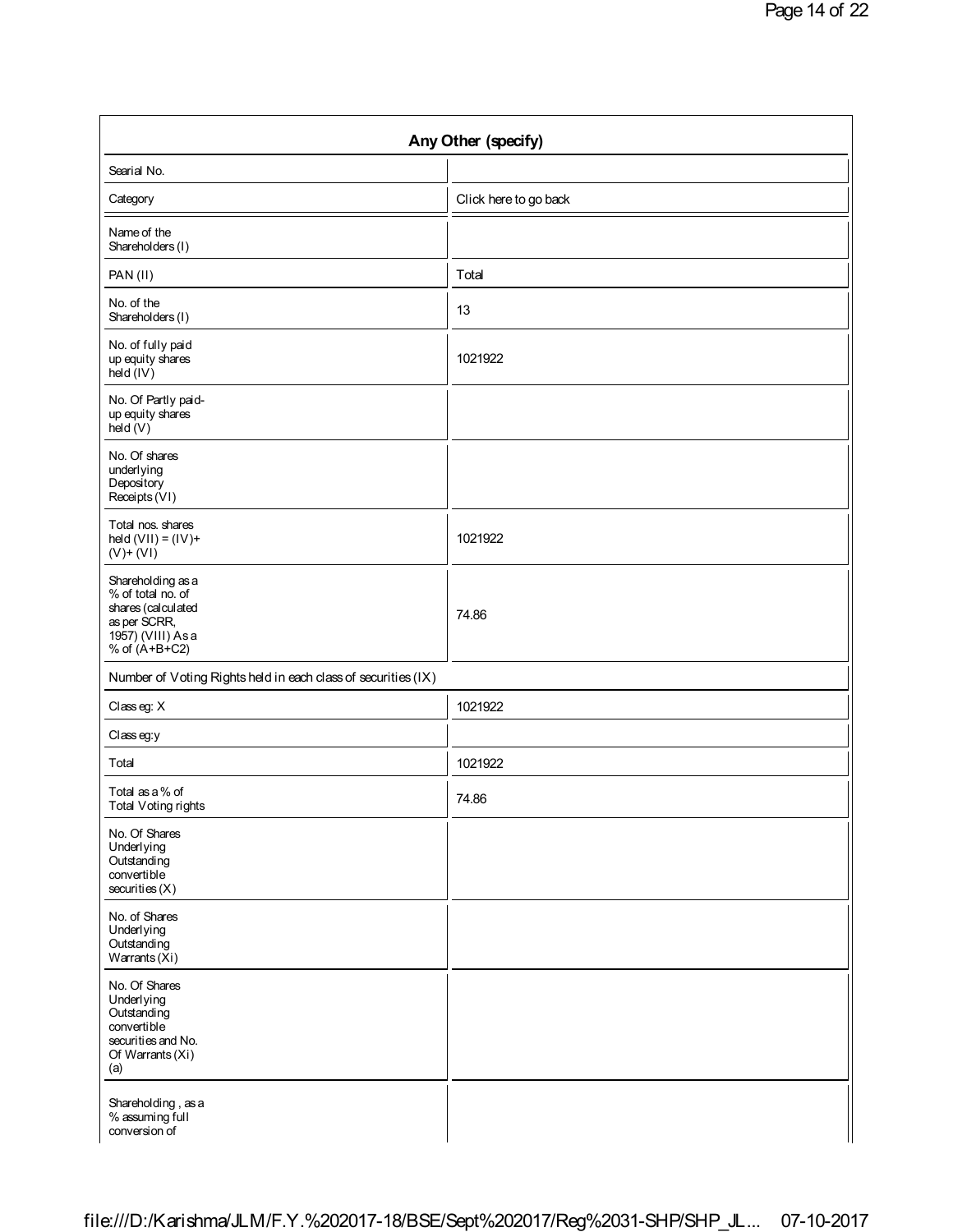| convertible<br>securities (as a<br>percentage of<br>diluted share<br>capital) (XI)= (VII)<br>$+(X)$ As a % of<br>$(A+B+C2)$ | 74.86   |
|-----------------------------------------------------------------------------------------------------------------------------|---------|
| Number of Locked in shares (XII)                                                                                            |         |
| No. $(a)$                                                                                                                   |         |
| As a % of total<br>Shares held (b)                                                                                          |         |
| Number of Shares pledged or otherwise encumbered (XIII)                                                                     |         |
| No. $(a)$                                                                                                                   |         |
| As a % of total<br>Shares held (b)                                                                                          |         |
| Number of equity<br>shares held in<br>dematerialized<br>form (XIV)                                                          | 1021922 |
| Reason for not<br>providing PAN                                                                                             |         |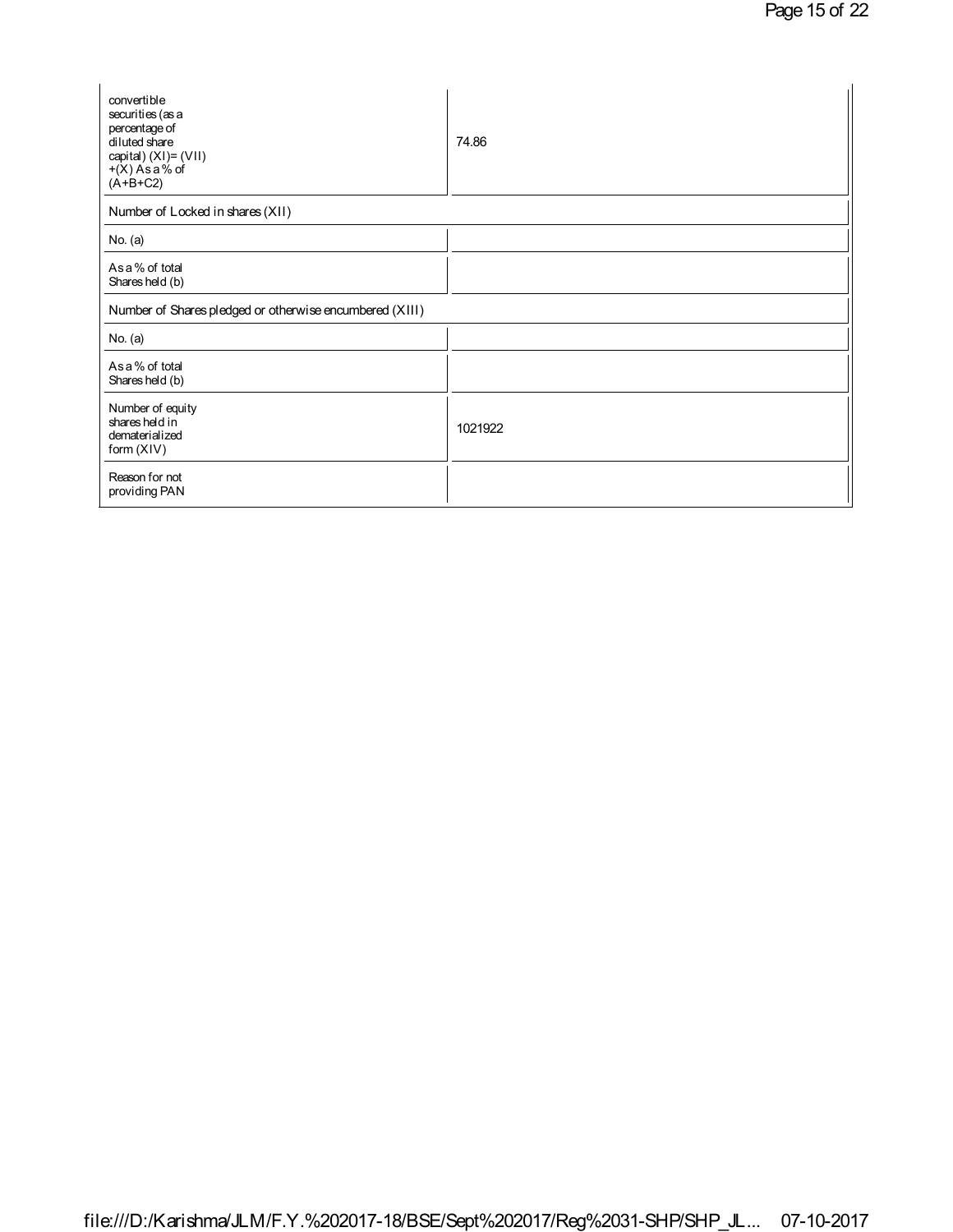| Individuals - i.l ndividual shareholders holding nominal share capital up to Rs. 2 lakhs.                                                                                  |                       |                       |  |  |  |
|----------------------------------------------------------------------------------------------------------------------------------------------------------------------------|-----------------------|-----------------------|--|--|--|
| Searial No.                                                                                                                                                                | 1                     |                       |  |  |  |
| Name of the<br>Shareholders (I)                                                                                                                                            | Jagdish Amritlal Shah | Click here to go back |  |  |  |
| PAN(II)                                                                                                                                                                    | AAJPS1641L            | Total                 |  |  |  |
| No. of fully paid<br>up equity shares<br>held (IV)                                                                                                                         | 14432                 | 14432                 |  |  |  |
| No. Of Partly paid-<br>up equity shares<br>held (V)                                                                                                                        |                       |                       |  |  |  |
| No. Of shares<br>underlying<br>Depository<br>Receipts (VI)                                                                                                                 |                       |                       |  |  |  |
| Total nos. shares<br>held $(VII) = (IV) +$<br>$(V)$ + $(VI)$                                                                                                               | 14432                 | 14432                 |  |  |  |
| Shareholding as a<br>% of total no. of<br>shares (calculated<br>as per SCRR,<br>1957) (VIII) As a<br>% of $(A+B+C2)$                                                       | 1.06                  | 1.06                  |  |  |  |
| Number of Voting Rights held in each class of securities (IX)                                                                                                              |                       |                       |  |  |  |
| Classeg: X                                                                                                                                                                 | 14432                 | 14432                 |  |  |  |
| Class eg:y                                                                                                                                                                 |                       |                       |  |  |  |
| Total                                                                                                                                                                      | 14432                 | 14432                 |  |  |  |
| Total as a % of<br>Total Voting rights                                                                                                                                     | 1.06                  | 1.06                  |  |  |  |
| No. Of Shares<br>Underlying<br>Outstanding<br>convertible<br>securities(X)                                                                                                 |                       |                       |  |  |  |
| No. of Shares<br>Underlying<br>Outstanding<br>Warrants $(Xi)$                                                                                                              |                       |                       |  |  |  |
| No. Of Shares<br>Underlying<br>Outstanding<br>convertible<br>securities and No.<br>Of Warrants (Xi)<br>(a)                                                                 |                       |                       |  |  |  |
| Shareholding, as a<br>% assuming full<br>conversion of<br>convertible<br>securities (as a<br>percentage of<br>diluted share<br>capital) $(XI) = (VII)$<br>$+(X)$ As a % of | 1.06                  | 1.06                  |  |  |  |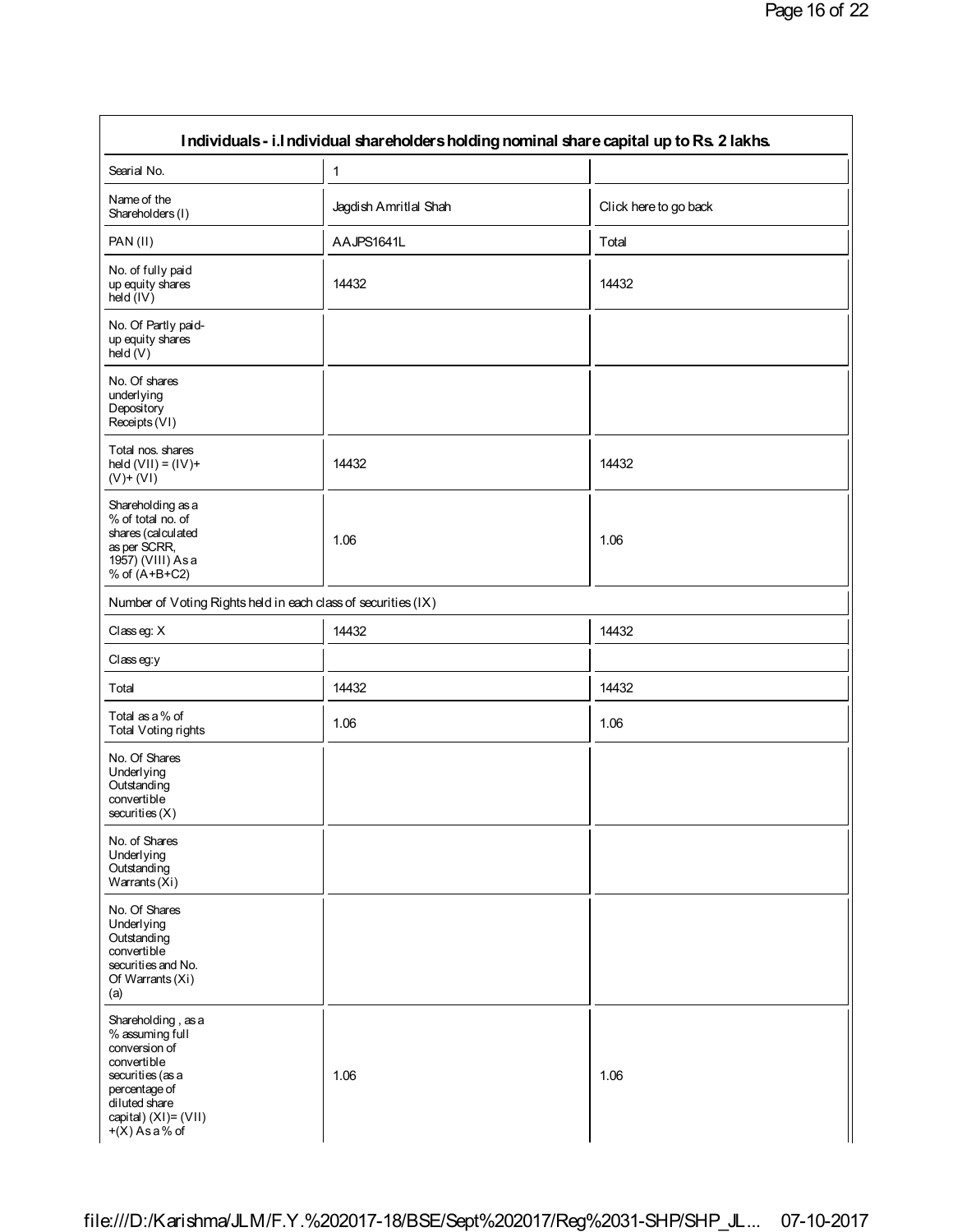| $(A+B+C2)$                                                         |       |       |  |  |  |  |  |
|--------------------------------------------------------------------|-------|-------|--|--|--|--|--|
| Number of Locked in shares (XII)                                   |       |       |  |  |  |  |  |
| No. $(a)$                                                          |       |       |  |  |  |  |  |
| As a % of total<br>Shares held (b)                                 |       |       |  |  |  |  |  |
| Number of equity<br>shares held in<br>dematerialized<br>form (XIV) | 14432 | 14432 |  |  |  |  |  |
| Reason for not providing PAN                                       |       |       |  |  |  |  |  |
| Reason for not<br>providing PAN                                    |       |       |  |  |  |  |  |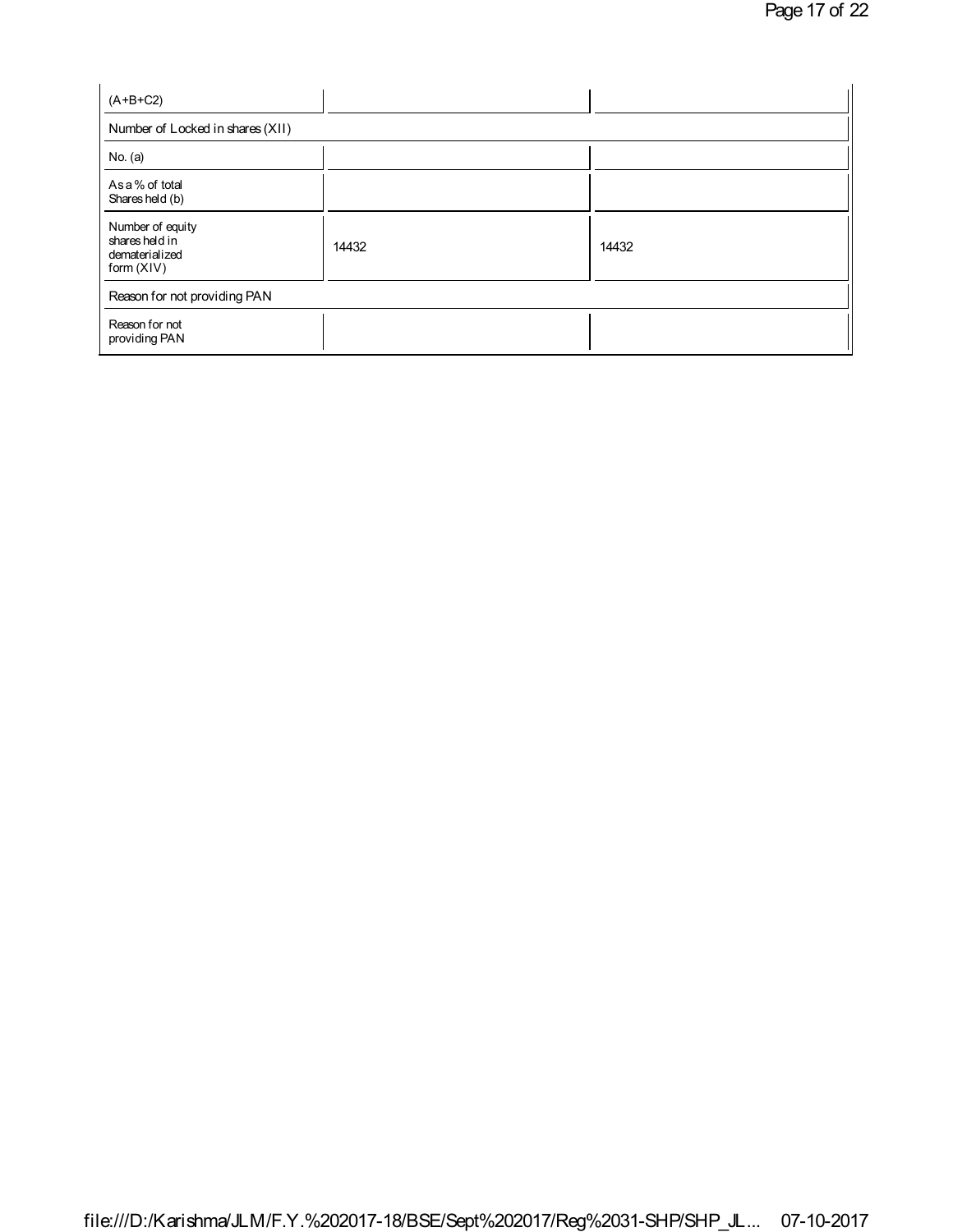| Individuals - ii. Individual shareholders holding nominal share capital in excess of Rs. 2 lakhs.                                                                       |                      |                       |  |  |  |
|-------------------------------------------------------------------------------------------------------------------------------------------------------------------------|----------------------|-----------------------|--|--|--|
| Searial No.                                                                                                                                                             | 1                    |                       |  |  |  |
| Name of the<br>Shareholders (I)                                                                                                                                         | Shaunak Jagdish Shah | Click here to go back |  |  |  |
| PAN(II)                                                                                                                                                                 | AAQPS1939J           | Total                 |  |  |  |
| No. of fully paid<br>up equity shares<br>held (IV)                                                                                                                      | 27200                | 27200                 |  |  |  |
| No. Of Partly paid-<br>up equity shares<br>held (V)                                                                                                                     |                      |                       |  |  |  |
| No. Of shares<br>underlying<br>Depository<br>Receipts (VI)                                                                                                              |                      |                       |  |  |  |
| Total nos. shares<br>held $(VII) = (IV) +$<br>$(V)$ + $(VI)$                                                                                                            | 27200                | 27200                 |  |  |  |
| Shareholding as a<br>% of total no. of<br>shares (calculated<br>as per SCRR,<br>1957) (VIII) As a<br>% of $(A+B+C2)$                                                    | 1.99                 | 1.99                  |  |  |  |
| Number of Voting Rights held in each class of securities (IX)                                                                                                           |                      |                       |  |  |  |
| Classeg: X                                                                                                                                                              | 27200                | 27200                 |  |  |  |
| Classeg:y                                                                                                                                                               |                      |                       |  |  |  |
| Total                                                                                                                                                                   | 27200                | 27200                 |  |  |  |
| Total as a % of<br><b>Total Voting rights</b>                                                                                                                           | 1.99                 | 1.99                  |  |  |  |
| No. Of Shares<br>Underlying<br>Outstanding<br>convertible<br>securities(X)                                                                                              |                      |                       |  |  |  |
| No. of Shares<br>Underlying<br>Outstanding<br>Warrants $(Xi)$                                                                                                           |                      |                       |  |  |  |
| No. Of Shares<br>Underlying<br>Outstanding<br>convertible<br>securities and No.<br>Of Warrants (Xi)<br>(a)                                                              |                      |                       |  |  |  |
| Shareholding, as a<br>% assuming full<br>conversion of<br>convertible<br>securities (as a<br>percentage of<br>diluted share<br>capital) (XI)= (VII)<br>$+(X)$ As a % of | 1.99                 | 1.99                  |  |  |  |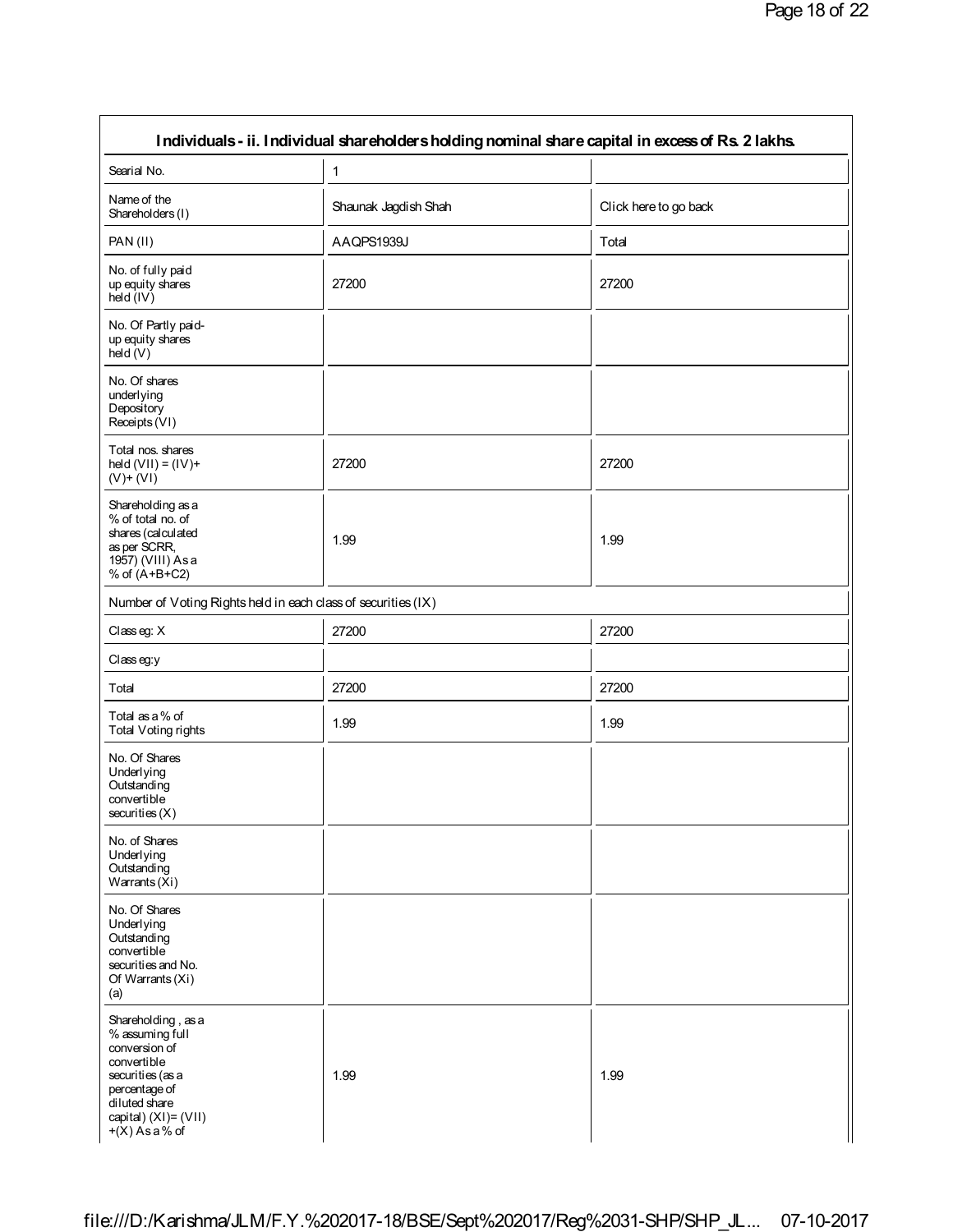| $(A+B+C2)$                                                         |       |       |  |  |  |  |
|--------------------------------------------------------------------|-------|-------|--|--|--|--|
| Number of Locked in shares (XII)                                   |       |       |  |  |  |  |
| No. (a)                                                            |       |       |  |  |  |  |
| As a % of total<br>Shares held (b)                                 |       |       |  |  |  |  |
| Number of equity<br>shares held in<br>dematerialized<br>form (XIV) | 27200 | 27200 |  |  |  |  |
| Reason for not providing PAN                                       |       |       |  |  |  |  |
| Reason for not<br>providing PAN                                    |       |       |  |  |  |  |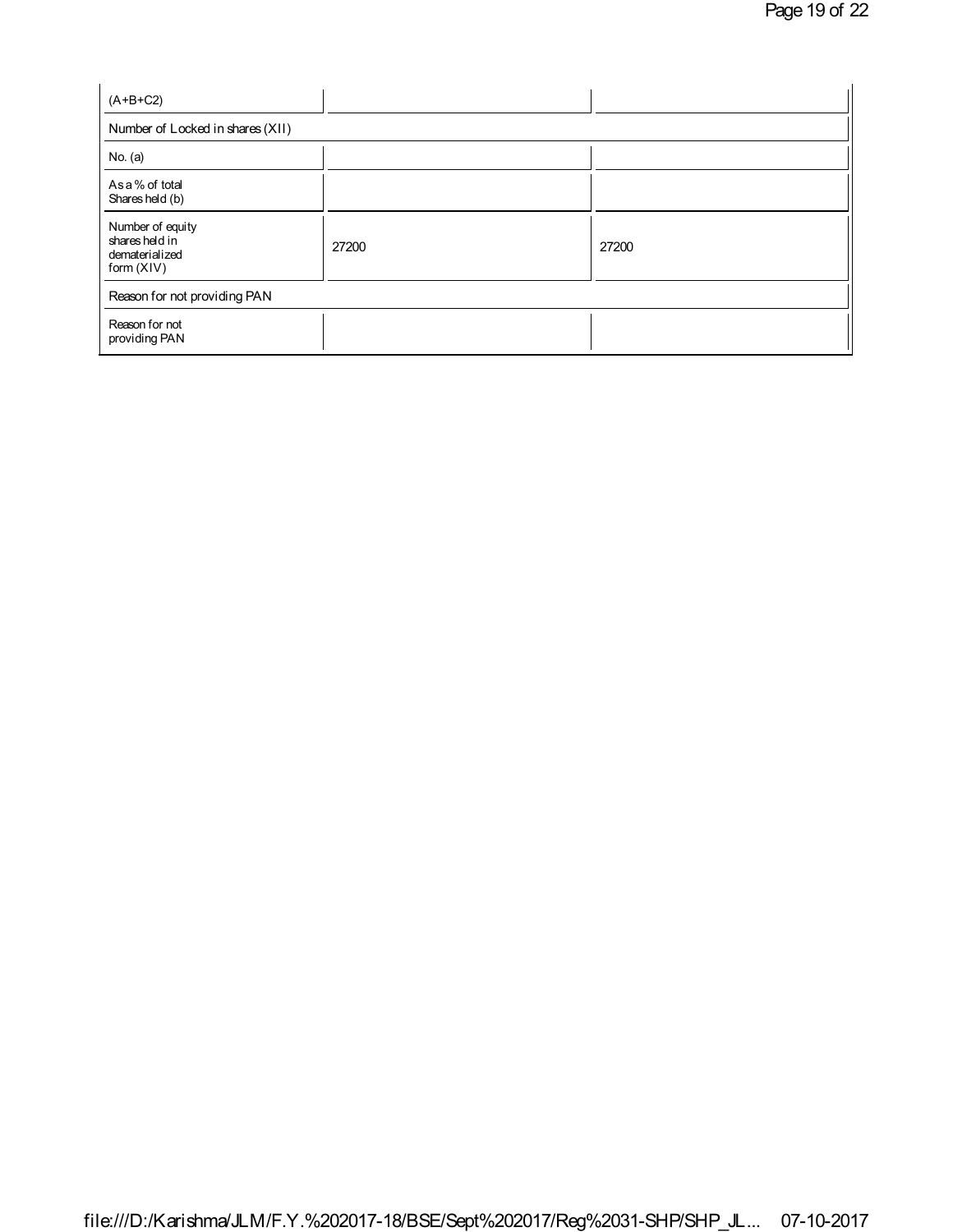| Any Other (specify)                                                                                                  |                                                               |                                           |                  |                       |              |                          |  |
|----------------------------------------------------------------------------------------------------------------------|---------------------------------------------------------------|-------------------------------------------|------------------|-----------------------|--------------|--------------------------|--|
| Searial No.                                                                                                          | 1                                                             | 2                                         | 3                | 4                     | 5            |                          |  |
| Category                                                                                                             | Bodies Corporate                                              | <b>Bodies Corporate</b>                   | $NRI -$<br>Repat | $NRI - Non-$<br>Repat | Trusts       |                          |  |
| Category / More<br>than 1 percentage                                                                                 | More than 1 percentage of<br>shareholding                     | More than 1 percentage of<br>shareholding | Category         | Category              | Category     |                          |  |
| Name of the<br>Shareholders (I)                                                                                      | Perito Tessili Designs LLP                                    | Mount Intra Finance Pvt<br>Ltd            |                  |                       |              | Click here to<br>go back |  |
| PAN(II)                                                                                                              | AAQFP8358G                                                    | AADCM5782H                                |                  |                       |              | Total                    |  |
| No. of the<br>Shareholders (I)                                                                                       | 1                                                             | 1                                         | 11               | 15                    | $\mathbf{1}$ | 27                       |  |
| No. of fully paid<br>up equity shares<br>held (IV)                                                                   | 68000                                                         | 35652                                     | 255              | 1407                  | 100          | 1762                     |  |
| No. Of Partly paid-<br>up equity shares<br>held(V)                                                                   |                                                               |                                           |                  |                       |              |                          |  |
| No. Of shares<br>underlying<br>Depository<br>Receipts (VI)                                                           |                                                               |                                           |                  |                       |              |                          |  |
| Total nos. shares<br>held $(VII) = (IV) +$<br>$(V)$ + $(VI)$                                                         | 68000                                                         | 35652                                     | 255              | 1407                  | 100          | 1762                     |  |
| Shareholding as a<br>% of total no. of<br>shares (calculated<br>as per SCRR,<br>1957) (VIII) As a<br>% of $(A+B+C2)$ | 4.98                                                          | 2.61                                      | 0.02             | 0.1                   | 0.01         | 0.13                     |  |
|                                                                                                                      | Number of Voting Rights held in each class of securities (IX) |                                           |                  |                       |              |                          |  |
| Classeg: X                                                                                                           | 68000                                                         | 35652                                     | 255              | 1407                  | 100          | 1762                     |  |
| Class eq: V                                                                                                          |                                                               |                                           |                  |                       |              |                          |  |
| Total                                                                                                                | 68000                                                         | 35652                                     | 255              | 1407                  | 100          | 1762                     |  |
| Total as a % of<br>Total Voting rights                                                                               | 4.98                                                          | 2.61                                      | 0.02             | 0.1                   | 0.01         | 0.13                     |  |
| No. Of Shares<br>Underlying<br>Outstanding<br>convertible<br>securities(X)                                           |                                                               |                                           |                  |                       |              |                          |  |
| No. of Shares<br>Underlying<br>Outstanding<br>Warrants $(Xi)$                                                        |                                                               |                                           |                  |                       |              |                          |  |
| No. Of Shares<br>Underlying<br>Outstanding<br>convertible<br>securities and No.<br>Of Warrants (Xi)<br>(a)           |                                                               |                                           |                  |                       |              |                          |  |
|                                                                                                                      |                                                               |                                           |                  |                       |              |                          |  |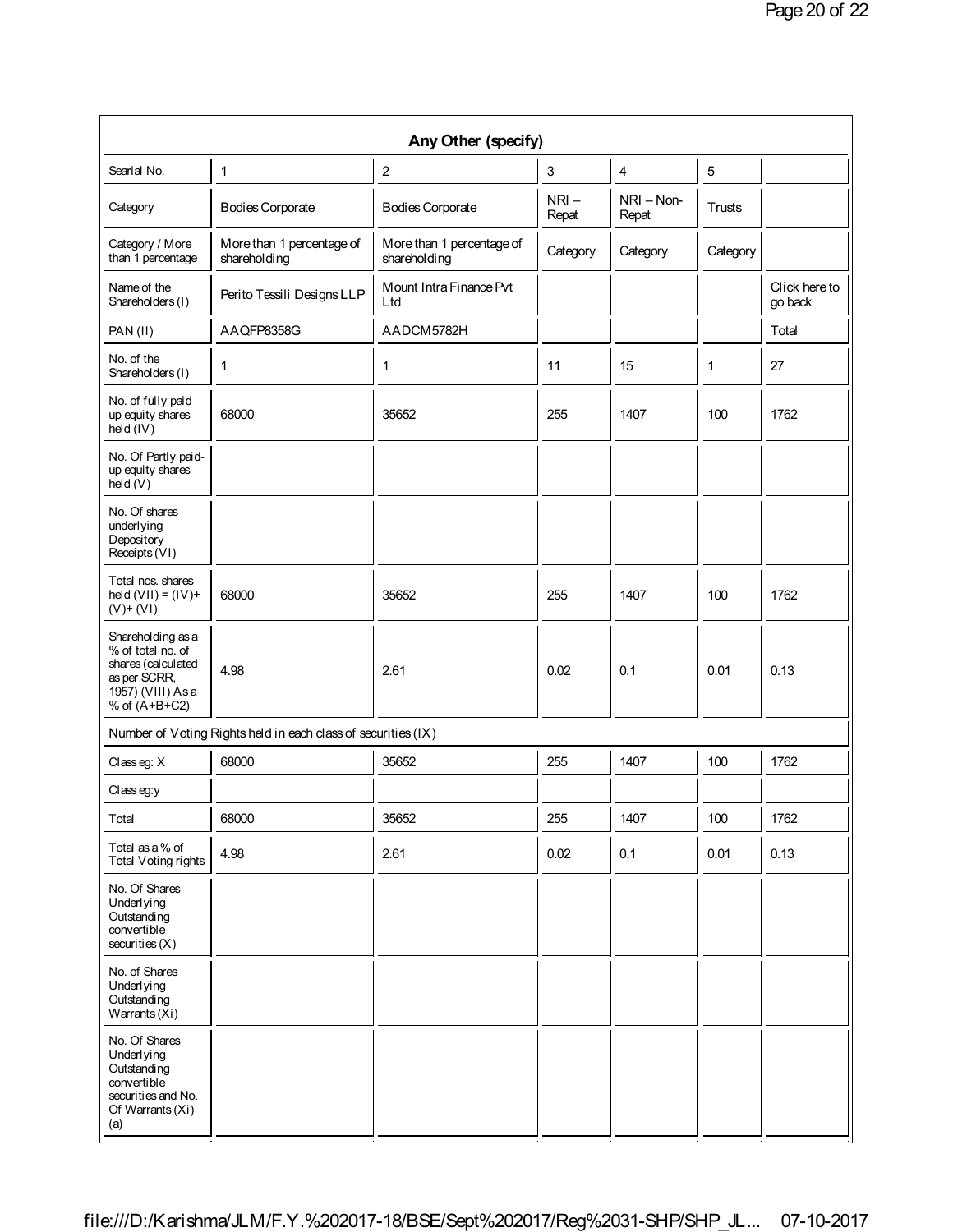| Shareholding, as a<br>% assuming full<br>conversion of<br>convertible<br>securities (as a<br>percentage of<br>diluted share<br>capital) $(XI) = (VII)$<br>$+(X)$ As a % of<br>$(A+B+C2)$ | 4.98  | 2.61  | 0.02 | 0.1  | 0.01 | 0.13 |
|------------------------------------------------------------------------------------------------------------------------------------------------------------------------------------------|-------|-------|------|------|------|------|
| Number of Locked in shares (XII)                                                                                                                                                         |       |       |      |      |      |      |
| No. $(a)$                                                                                                                                                                                |       |       |      |      |      |      |
| As a % of total<br>Shares held (b)                                                                                                                                                       |       |       |      |      |      |      |
| Number of equity<br>shares held in<br>dematerialized<br>form $(XIV)$                                                                                                                     | 68000 | 35652 | 150  | 1251 | 100  | 1501 |
| Reason for not providing PAN                                                                                                                                                             |       |       |      |      |      |      |
| Reason for not<br>providing PAN                                                                                                                                                          |       |       |      |      |      |      |